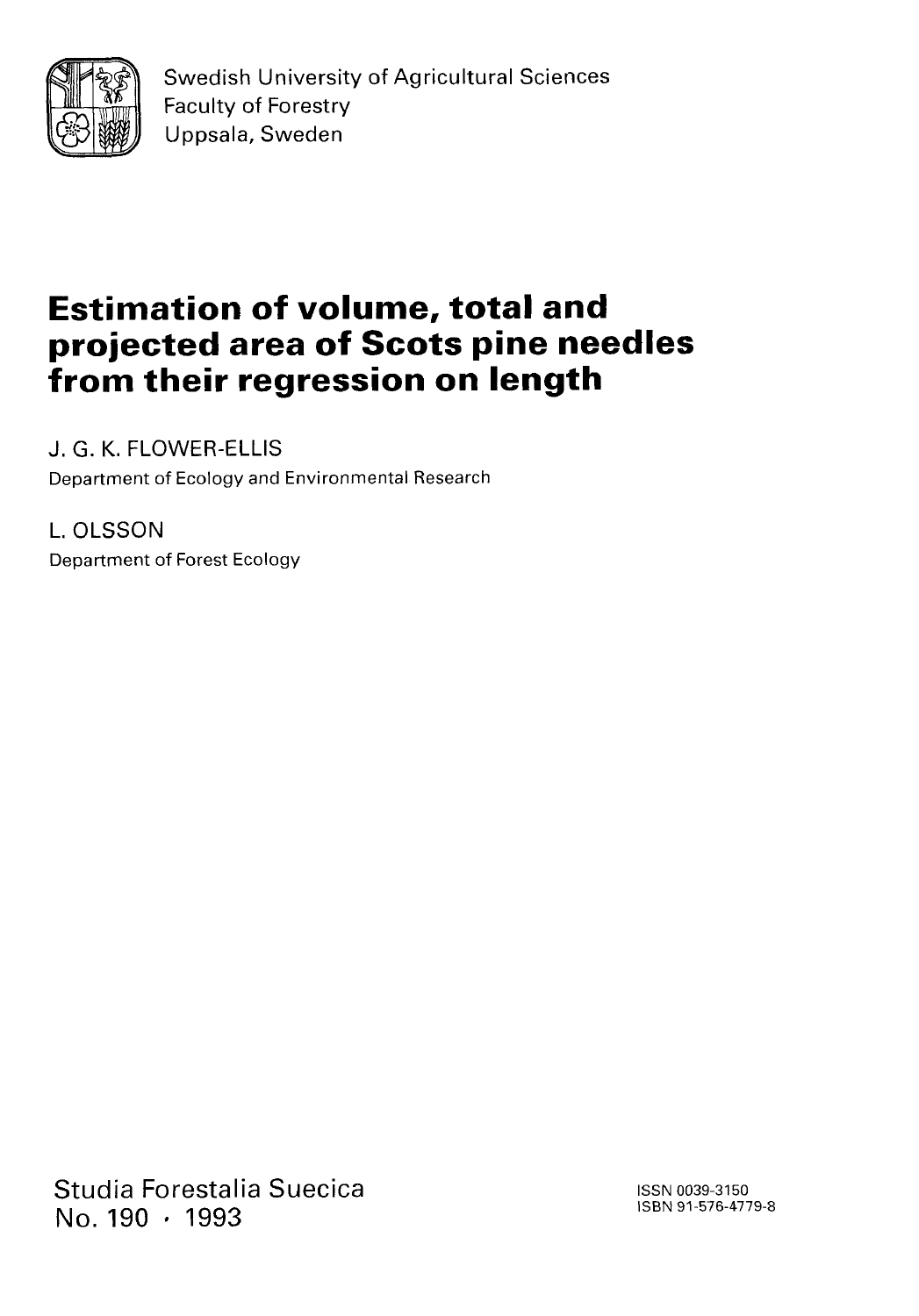### **Abstract**

Flower-Ellis, J.G.K., & Olsson, L. 1993. Estimation of volume, total and projected area of Scots pine needles from their regression on length. Studia Forestalia Suecica 190. 19 pp. ISSN 0039-3150, ISBN 91-576-4779-8.

Breadth, thickness, perimeter and area of serial transverse sections (TS) of Scots pine *(Pinus sylvestris* L.) needles from non-fertilised (0) and combined NPK-fertilised (F) and irrigatedfertilised (IL) trees of northern Swedish origin were measured by projection microscopy. The accuracy and precision of the method were analysed. Regressions of the above characters and of total  $(A_t)$  and projected  $(A_p)$  area and volume on the length of single needles were calculated, to make possible their non-destructive estimation from length. Needles were semi-fusiform, rather than semi-cylindrical, as is assumed for some conversion factors from projected to total area. The assumption of a semi-cylindical form caused total needle area to be systematically overestimated. The mean basic dimensions of the longer  $(F, IL)$  needles exceeded those of (0) needles: breadth by 11%, thickness by 21%, TS area by 32% and perimeter by 9%. Regressions of  $A_t$  and  $A_p$  on length were linear over the range 15–70 mm; that of volume was curvilinear. Both (O) and (F, IL) needles lay on the same regression line. Joint regressions gave estimates of mean  $A_t$ , mean  $A_p$  and mean volume having 95% confidence limits of  $\pm 2.3$ ,  $\pm 2.0$  and  $\pm 4.4\%$ , respectively. Comparisons with published sources suggest that the regressio morphological types within Scandinavia, but that overestimates of area and volume may occur if they are applied to material of Central European origin.

Keywords: Pinus sylvestris, needles, fertilised.

J.G.K. Flower-Ellis, Section for Production Ecology, Department of Ecology and Environmental Research, Swedish University of Agricultural Sciences, S-750 07 Uppsala, Sweden.

L. Olsson, Department of Forest Ecology, Swedish University of Agricultural Sciences, S-901 83 Umeå, Sweden.

### **Contents**

Introduction, 3 Discussion, 12 Abbreviations, 4 *Comparability with earlier studies, 12*  Materials and methods, 4 *Effects of fertiliser treatment on needle*  Results, 8<br>*Resis dimensions and polative positions* 8<br>*Applicability of relationships, 15 Basic dimensions and relative positions, 8 Applicability of relations, 17 Interrelations between basic dimensions, 9 Conclusions, 17 Relationships with needle length* 9 *References, 17 Relationships with needle length, 9*<br>*Derived relationships, 11* 

Acknowledgements, 19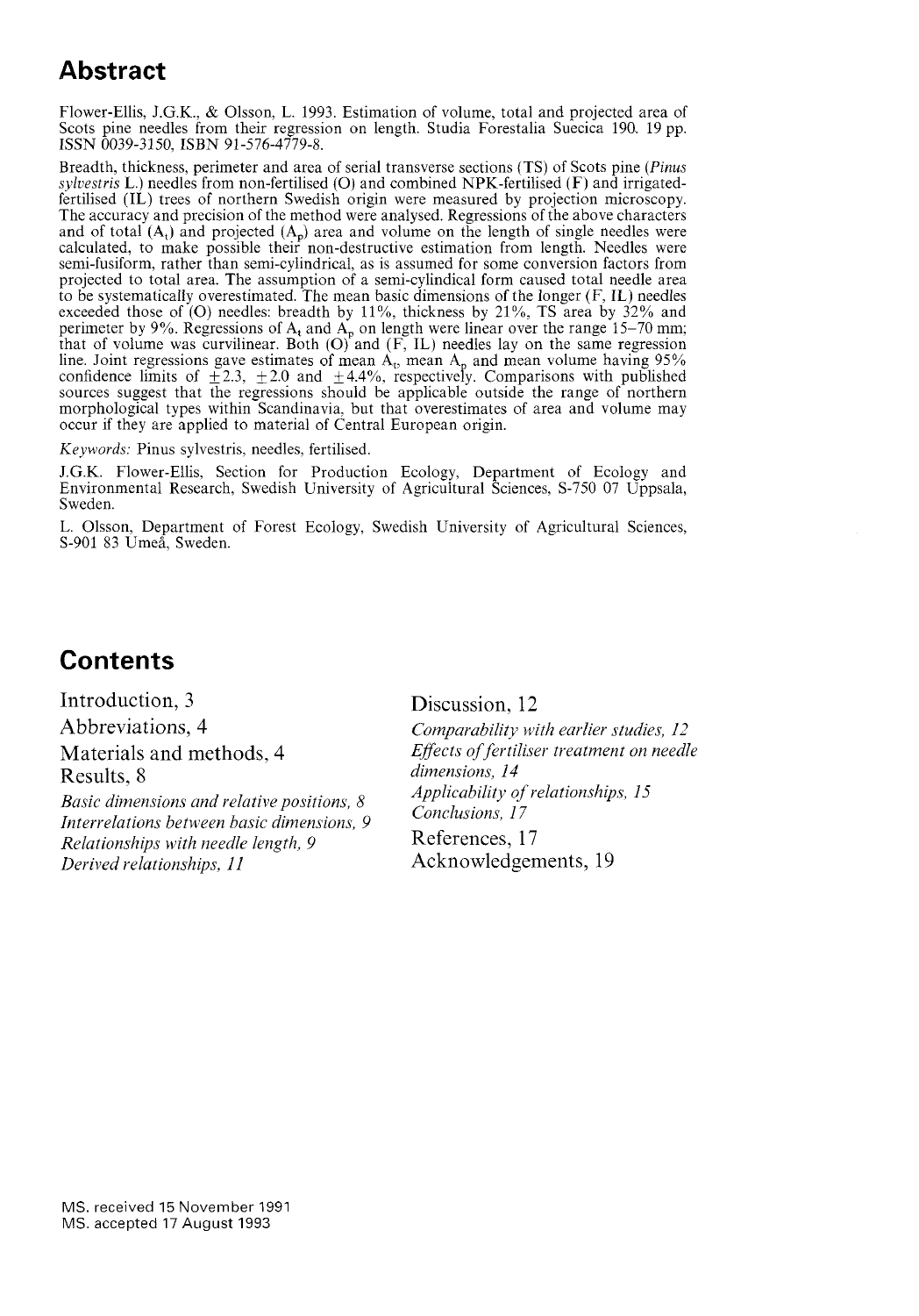### **Introduction**

In studies of carbon assimilation by conifers, the two needle characters it is most useful to be able to determine readily are area (conventionally, projected area) and volume. From these, other characters, such as area per unit volume, may be obtained. A variety of devices for measuring leaf area has now been available for a number of years. Most of these were not originally devised for use on needle-leaved species, but for species with plane leaves, in which projected area is a straightforward concept. In conifers, "projected area", as measured by such devices, currently implies the mean projection on a plane surface, of randomly oriented needles. For converting projected to total area, the ratio between total and projected area, such as that determined for Scots pine (Pinus sylvestris L.) by Rutter (1957), has often been used. Some confusion is implicit in this, since Rutter's original conversion factor was based on the projection of the flattened needle surface. Furthermore, such conversion factors may involve arbitrary assumptions about needle form, and make no allowances for its variation over the range of a species or as a result of experimental treatment, e.g. fertilisation.

As publications concerning methods for indirect estimation of needle area indicate (e.g. Drew & Running, 1975), area meters may not perform satisfactorily when dealing with individual, narrowly linear objects a millimetre or less in breadth (cf. also Smith, Waring & Perry, 1981), i.e. with typical conifer needles. Given the initial uncertainty in determining projected area, it is not remarkable that estimates of total area, derived from it and a general conversion factor, should be unreliable (cf. Zelawski, 1976).

The individual areas thus determined are frequently used in estimating the total needle area of shoots, trees and stands. This involves multiplying the area of a "mean" needle — derived from a sample which may or may not be rep $r$ esentative  $\frac{1}{r}$  by a factor which in Scots pine may range from  $2 \cdot 10^2$  to  $2 \cdot 10^8$  or  $10^{9}$  (cf. Burger, 1947; Ovington, 1957; Flower-Ellis & Olsson, 1978). Demands on the precision and accuracy of the initial measurements are therefore great, and a lack of reliability in the means of conversion between projected and total area, is unsatisfactory.

Earlier direct attempts at determining needle area made use of basic needle dimensions and of relationships between them (Amilon, 1925; Huber, 1925; Grahle, 1933). Dimensions were usually obtained by measuring needle length, and breadth and thickness with a micrometer screw gauge or microscopically on serial transverse sections cut at right-angles to the long axis of the needle. It was often assumed that individual needles of two-needled pines, such as Scots pine, were semi-ellipses or semi-cylinders; total surface area was calculated by the appropriate formula, with (Tirén, 1927) or without (Rutter, 1957) correction for the deviation of needle form from the chosen model.

The relationship between basic needle dimensions and length was clearly recognised by e.g. Dengler (1908b), Amilon (1925) and Tirén (1927). However, the expressions developed by Amilon and Tirén required measurement of both needle length, and of breadth at midpoint at the least, causing them to be laborious, therefore largely neglected by later workers. Other estimators, such as those of Grahle (1933), expressed in terms of a range without explicit relation to length, are difficult to apply in a specific situation.

In the estimation of the area of all needles on a branch or tree (e.g. Tirén, 1927; Burger, 1947; Rutter, 1957), the relationship between the area of the individual needle and its weight, fresh or dry, has often been employed.

For some time it has been evident that the relationship between area and dry weight in Scots pine needles must vary, not only (a) between trees (Troeng & Linder, 1982) but also (b) with season, in consequence of the seasonal cycle of starch accumulation and breakdown in the needle (Tamm, 1955; Rutter, 1957; Ericsson, 1979); and (c) with needle age. Since seasonal variations in the Scots pine needle's content of starch and soluble sugars may cause its dry weight to fluctuate by 30-35% or more in the course of a year, specific needle area will vary in proportion. Such dry weight variations, associated with the starch cycle, are known from several evergreen plant species (Flower-Ellis,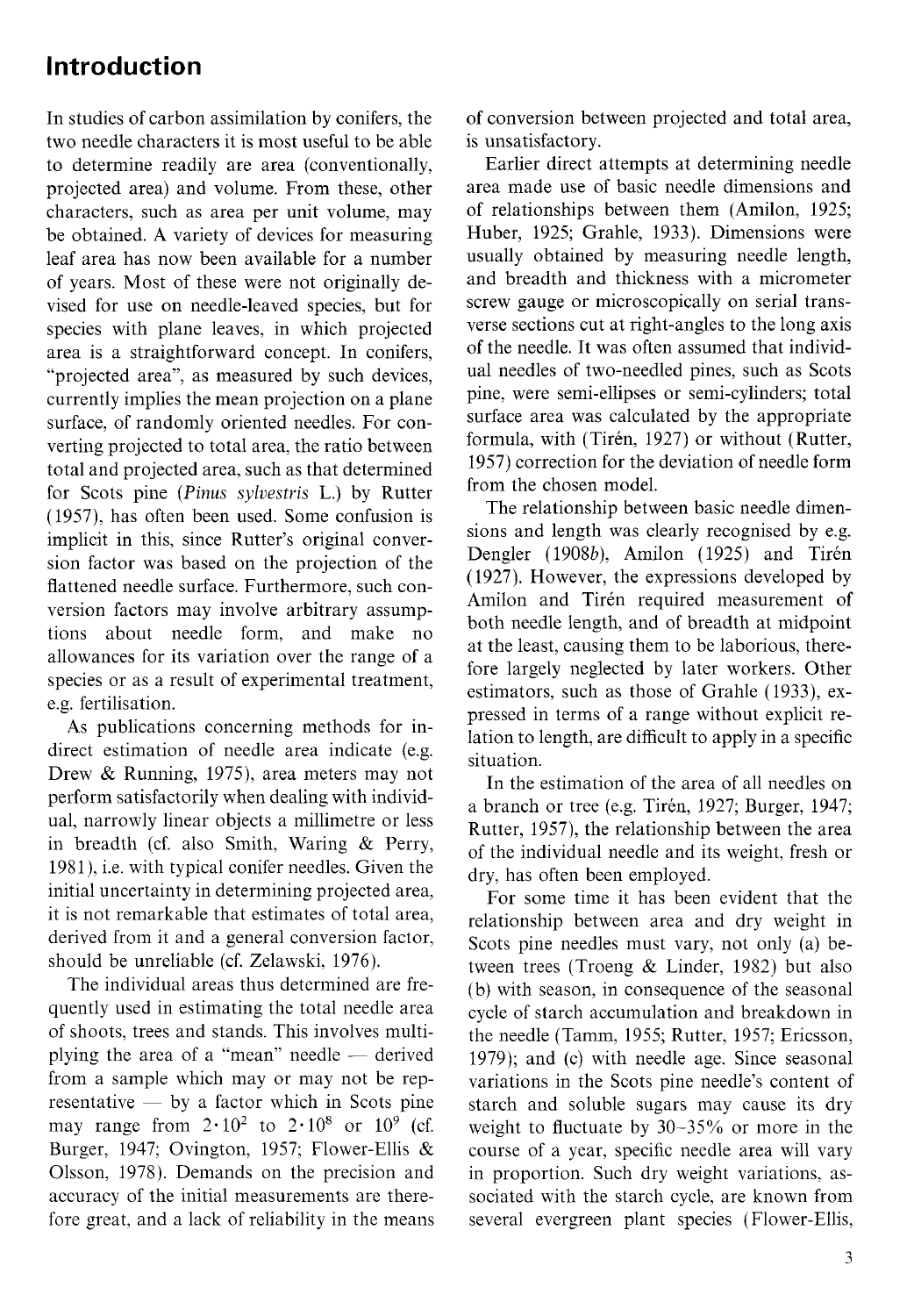1980; Reader, 1978), and it is probable that this applies to needles of most conifers. There is also growing evidence that the dry weight of evergreen leaves increases with age (e.g. Flower-Ellis, 1993), as a result of the continued incorporation of vascular tissue (Ewers & Schmid, 1981; Ewers, 1982), the accumulation of mineral elements, metabolic by-products or all of these (van Laar, 1976; Schulze, Fuchs & Fuchs, 1977; Morrow & Timmer, 1981; Madgewick & Tamm, 1986). A means of determining needle area independently of these sources of error must therefore be found (cf. Zelawski, 1976).

Detailed studies on photosynthesis and on the dynamics of assimilate and mineral nutrients in Scots pine (e.g. Linder & Troeng, 1980; Ericsson, 1979; Aronsson & Elowson, 1980) in conjunction with demographic analysis of needle populations within the Swedish Coniferous Forest Project (SWECON), concentrated attention to individual needles. These studies called for a simple, non-destructive means of estimating the area of living needles as well as needles in the litter.

In the SWECON project, the effects of mineral nutrient supply on carbon acquisition were studied. It is well known that the length of conifer needles can be substantially increased by fertilisation (e.g. Brix & Ebell, 1969; Miller & Miller, 1976; Brix, 1981). Photosynthetic production increases with increasing needle length, and fertilisation is believed to increase the photosynthetic rate per unit area (almost invariably expressed as projected area), cf. Linder & Ingestad (1977), Linder & Troeng (1980), Linder & Rook (1984): but part of the increase in the rate of photosynthesis per unit area may be attributable to concomitant increases in needle dimensions which are not satisfactorily accounted for by projected area (in whichever sense it is used).

The study reported here had three aims: (1) To describe a procedure for measuring basic needle dimensions on transverse sections, and to assess sources of error associated with it. (2) To discover to what extent the application of mineral nutrients affects the basic dimensions of Scots pine needles. (3) To establish relationships between a readily measured character, such as needle length, and the volume, total and projected area of individual needles.

This investigation is part of a series of studies

on the structure and dynamics of Scots pine, reported elsewhere (Flower-Ellis, Albrektson & Olsson, 1976; Flower-Ellis & Olsson, 1978; Flower-Ellis, 1982).

### **Abbreviations**

The following abbreviations are used:

- (0) Non-fertilised
- (F) Fertilised

 $\overline{\Gamma}$ 

- (IL) Irrigated +complete fertiliser supplied in water
- **TS** Transverse section(a1)
- Needle thickness at 90° to flattened  $\mathbf{r}$ surface, mm
- b Breadth across flattened needle surface, mm

Length of perimeter of needle TS, mm p

- Mean needle thickness, mm  $\left(\frac{1}{n}\sum_{i=1}^{n} r_i\right)$
- Б Mean needle breadth, mm  $\left(\frac{1}{n}\sum_{i=1}^{n} b_i\right)$
- Mean perimeter, mm  $\left(\frac{1}{n}\sum_{i=1}^{n}p_i\right)$ , where n p.

is the number of TS per needle

- Ĭ. Needle length, mm
- Total needle area, mm<sup>2</sup>  $A_t$
- Projected needle area, mm<sup>2</sup>
- $\overline{A_p}$ <br>V Needle volume, mm<sup>3</sup>
- f. Volume form factor (the quotient between observed volume, and volume calculated assuming the needle to have a semi-elliptical cross-section).

## **Material and methods**

### **Situation and stands**

The needle samples were collected from the SWECON research area at Jädraås (60°49'N,  $16^{\circ}30'E$ , 185 m above sea-level). The tree stand consisted of self-sown Scots pine (Pinus sylvestris L.), approximately 15 years old in 1973. It had been cleaned to give an even spacing and height distribution (1 095  $\pm$  31 trees ha<sup>-1</sup>, mean height in 1974 2.11  $\pm$  0.09 m for trees  $\geq$  1 m). Soil and vegetation have been described by Axelsson  $\&$ Bråkenhielm (1980), the structure of the stand by Flower-Ellis et al. (1976).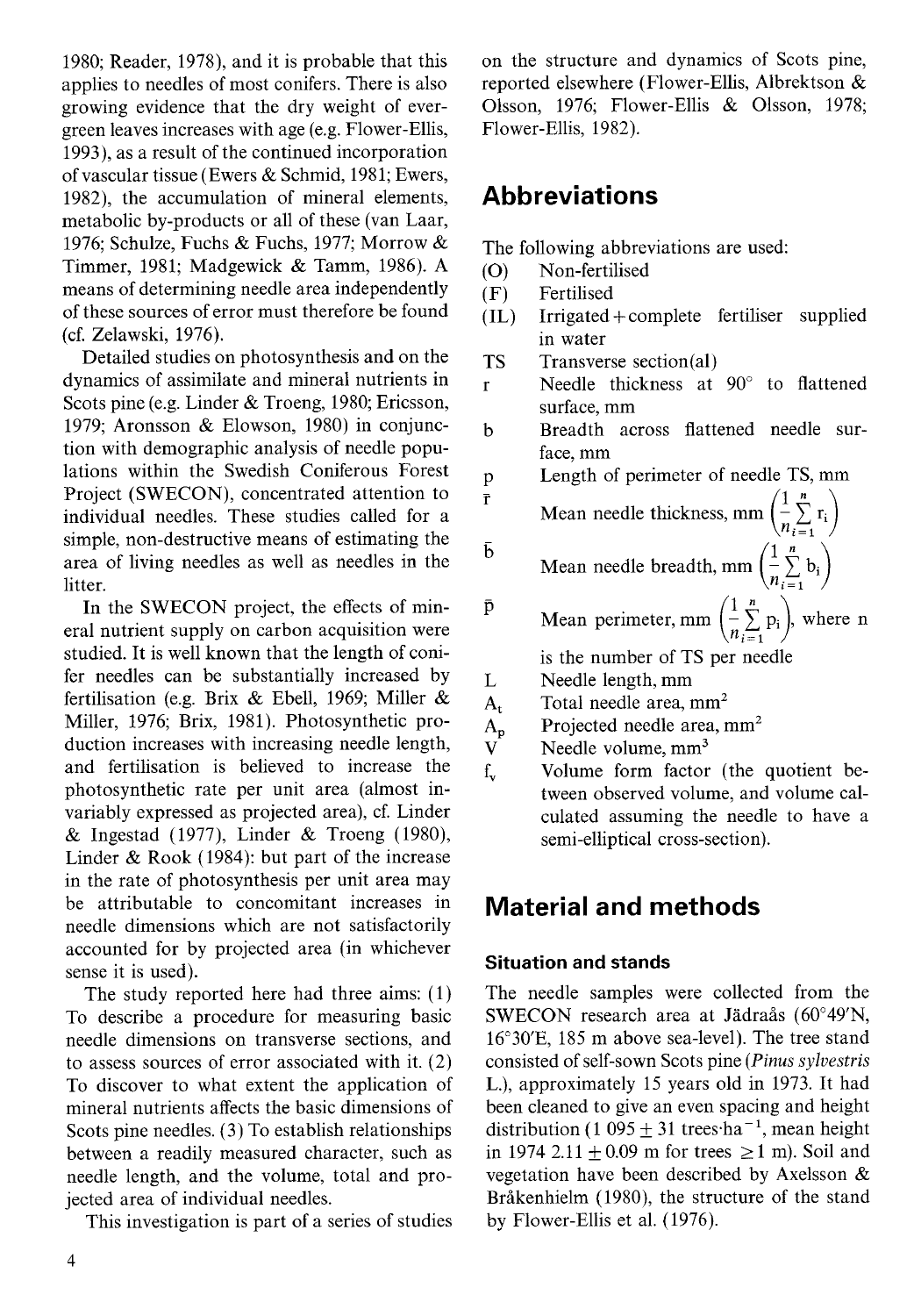#### **Experimental treatment**

An experiment laid out on the site consisted of control plots and three treatments, viz. irrigation, fertilisation and combined irrigation and fertilisation with a complete nutrient solution, beginning in 1974. Solid fertiliser was applied annually, combined irrigation and fertilisation throughout the growing season each year (for details, see Aronsson & Elowson (1980)).

The (F) and (IL) treatments resulted in substantial increases in tree height (Flower-Ellis, 1982) and in an approximate doubling of needle length after 1974 (Flower-Ellis, unpubl.).

#### **Sampling**

Needle pairs were plucked from the first-order axis (cf. Flower-Ellis et al., 1976) of branches on the southern side of the lower crown. Previous year's  $(C+1)$  and older needles were collected, 30 pairs from the control and a total of 30 pairs from (F) and (IL) treatments. Samples were collected in the winter of 1976, and stored at  $-20$  °C until processed.

#### **Processing**

Needle fascicles were separated into individual needles. The length of a single needle from every pair was measured to 0.2 mm, including that part normally within the bracts of the short shoot. Needles were marked for sectioning at 1 mm from the tip, and at 10, 30, 50, 70 and 90% of their length (tip=0). They were sectioned on a freezing microtome to give  $30 \mu m$ TS, cut at right-angles to the long axis. The TS from each position were stored in water with added thymol, then mounted in glycerol on slides.

According to Tirén (1927), TS in water increased their linear dimensions by 2-3% compared with initial values determined by micrometer screw gauge. Micrometer measurements are, however, an uncertain base for such a comparison. In the present study, TS mounted in glycerol after storage in water showed no measurable change in dimensions 1 h after mounting.

For practical reasons, TS could not be cut at 10 and 70% of length on some of the shorter needles. However, in almost all cases a needle was represented by *6* TS.

The TS were back-projected on to tracing paper mounted on a vertical, transparent screen, using a Leitz "Micropromar" projection microscope with planar lenses to give an image free from radial distortion. Magnification at the screen was adjusted to (a)  $140X$  (O), (b)  $200X$ (F, IL), using a stage micrometer. The perimeter of all TS was traced.

Two batches of tracing paper were used. These had a nominal weight of (a)  $82 \text{ g} \cdot \text{m}^{-2}$  and (b) 95 g $\rm \,m^{-2}$ , respectively.

The perimeter of each TS was measured with a map-measuring instrument, after which the breadth and thickness (Fig. 1) were measured on the tracing to 0.5 mm (0.004 and 0.003 mm, respectively, at true scale). Each traced TS was excised, and stored in a desiccator over silica gel until it was weighed to 0.1 mg. During weighing, tracings were handled with forceps only.

From each batch of tracing paper, replicate samples  $100 \times 100$  mm were cut out and treated as above, to provide area-weight conversion factors.

The map-measuring instrument was calibrated by repeatedly measuring the length of straight lines and the perimeter of circles of equivalent circumference. Since some "slip" occurred when measuring the perimeter of circles, the length of all traced needle perimeters was multiplied by 1.0447 (mean of 30 determinations) to correct for the resulting underestimate.

#### **Sources of error**

The measurement of linear dimensions and area of TS involves various types of error, which may affect the accuracy and comparability of results. These are as follows:



**Fig.** 1. Midpoint transverse section of Scots pine needle from non-fertilised (0) tree, to define measurement limits for breadth (b) and thickness (r).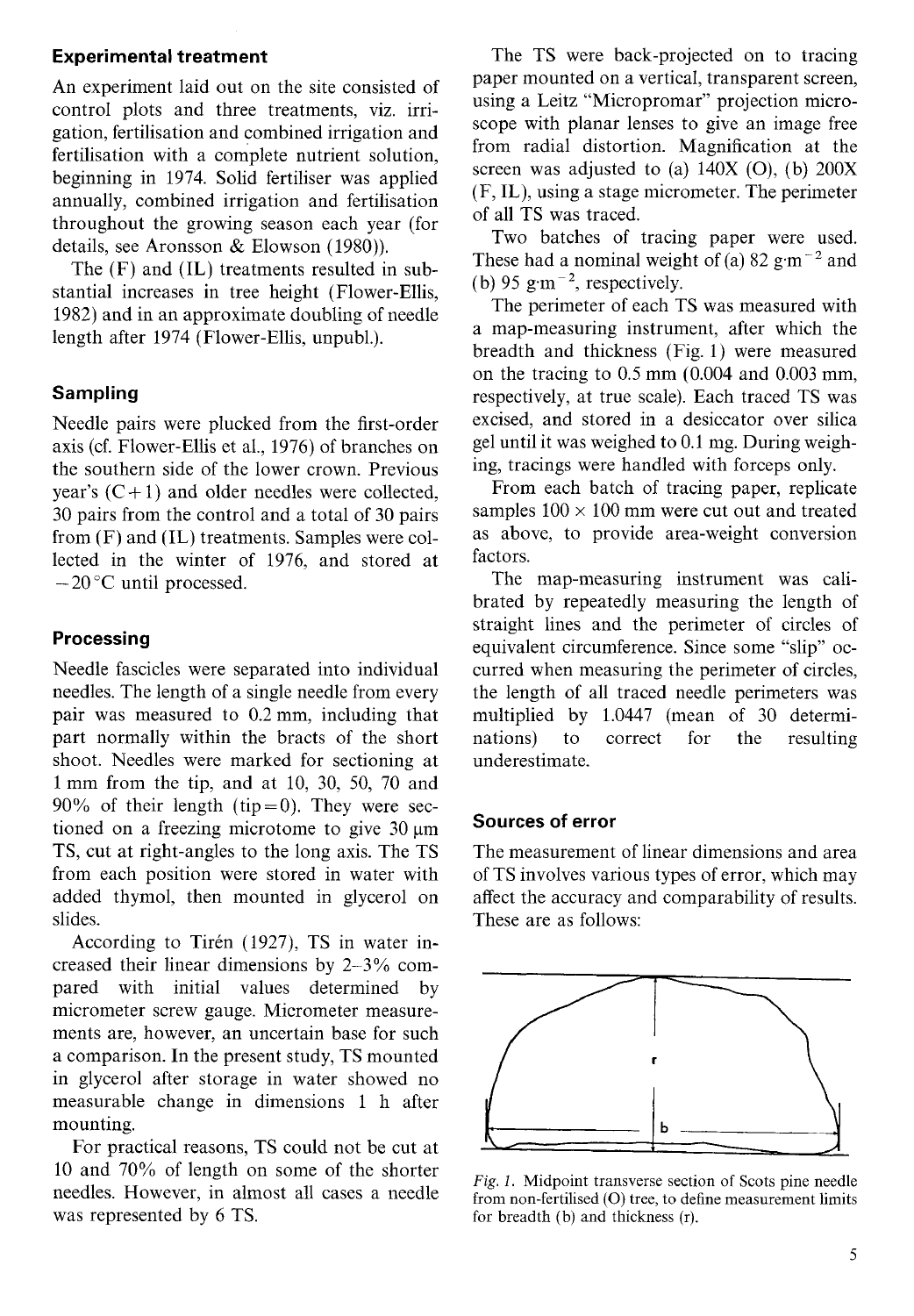- 1. Swelling or shrinkage of TS in mountant (cf. Tirén, 1927),
- 2. Failure to cut TS at  $90^\circ$  to the axis (cf. Amilon, 1925),
- 3. Inaccurate tracing of the perimeter,
- Inaccurate measurement of dimensions on tracings,
- Inaccurate excision of TS and area: weight standards,
- Variations in the area: weight ratio of the paper,
- Differential uptake of moisture by paper tracings,
- Weighing errors,
- 9. Number of TS per needle.

The precautions taken should have minimised errors under  $(1)$ – $(2)$ ,  $(5)$  and  $(7)$ . To avoid error due to different observers, the same person traced all perimeters (3). Observer bias may have occurred, but this error component was not analysed.

The precision of measurents on tracings (4) lay within acceptable limits. Repeated linear measurements by ruler, e.g. of b and r, were within 0.5 mm. Repeated instrumental measurements of perimeters, over the range of perimeter length in the material, had a SE of 0.27 scale units  $(n=30)$ , e.g. 0.48% of the mean length of the traced perimeter at needle mid-point.

Variations in the area per unit weight of the paper (6) depend on manufacturing tolerances. For batch (a), the error in estimating TS area from weight was equivalent to 0.20% of the area of the TS of mean area at true scale; for batch (b) it was 0.39%. As to (8), a weighing accuracy of  $\pm 0.1$  mg corresponds, e.g. for paper (b), to  $< 1$  mm<sup>2</sup>.

While (9), the number of TS per needle, is not a source of error of the same nature as Nos. (1)-(8), it affects overall precision. For example, the average standard error (SE) of the mean of six determinations of TS area was 0.093 mm<sup>2</sup> (ca. 9% of mean TS area). To reduce this to 5% of the mean at the same risk level would have required the cutting of a considerably larger number of TS per needle. The construction of the microtome made it impossible to determine accurately the exact position on the needle of each section, when the number of TS was increased. A decrease in the number of TS to 3 increased the SE to about 13% of mean TS area. On balance, the number of TS actually cut ap-

pears to have been a reasonable compromise between what is desirable and what was practicable (but see Discussion).

#### **Statistical treatment**

#### *Needle breadth, thickness and TS area*

Within the range of Scots pine in Sweden, there is considered to be both an absolute decrease in mean needle length with increasing latitude (Sylven, 1910, 1916; but cf. Zelawski & Niwinski, 1966) and a relative increase in needle breadth (Andersson, 1844; Sylvén, 1916). According to Sylvén (1916), the ratio of needle length: breadth (i.e. breadth at midpoint,  $b_{50}$ ) had a modal value of  $17.5:1$  for northern, and  $37.5:1$  for southern populations. However, the relationship between length and breadth at midpoint was not explicitly quantified in earlier investigations.

On the principle of co-relation between the dimensions of organs (Galton, 1888), it might also be expected that needle thickness (r) would vary in proportion to breadth, hence also TS area (cf. Dengler, 1908 $a$ ). These basic relationships must be taken into account when constructing regressions for estimating needle area and volume from length.

Means and standard deviations (SD) were therefore calculated for b, r and TS area at all relative positions, as also the mean of the quotients r/b.

Mean needle breadth  $(\bar{b})$ , mean r  $(\bar{r})$  and mean TS area  $(\overline{TS})$  were calculated for every needle. The relationship between b and breadth at midpoint  $(b_{50})$  was also calculated.

The regression of  $\bar{b}$ ,  $\bar{r}$  and  $\bar{TS}$  on needle length (L) was investigated, where

$$
\bar{\mathbf{b}} = \beta \mathbf{o} + \beta \mathbf{1} \cdot \mathbf{L} + \varepsilon \tag{1}
$$

 $\beta$ o being a constant,  $\beta$ 1 the coefficient of length and  $\varepsilon$  the error term; and similarly for  $\bar{r}$  and  $\bar{TS}$ .

#### *Perimeter in relation to breadth*

Amilon (1925) found that the relation of perimeter to breadth at the same relative position was approximately equal for all needles studied by him. Hence the length of the perimeter could be estimated by measuring breadth alone.

This relationship is important for determining the ratio of tota1:projected area, for which reason the regression of mean perimeter  $(\bar{p})$  on mean breadth  $(b)$  was calculated.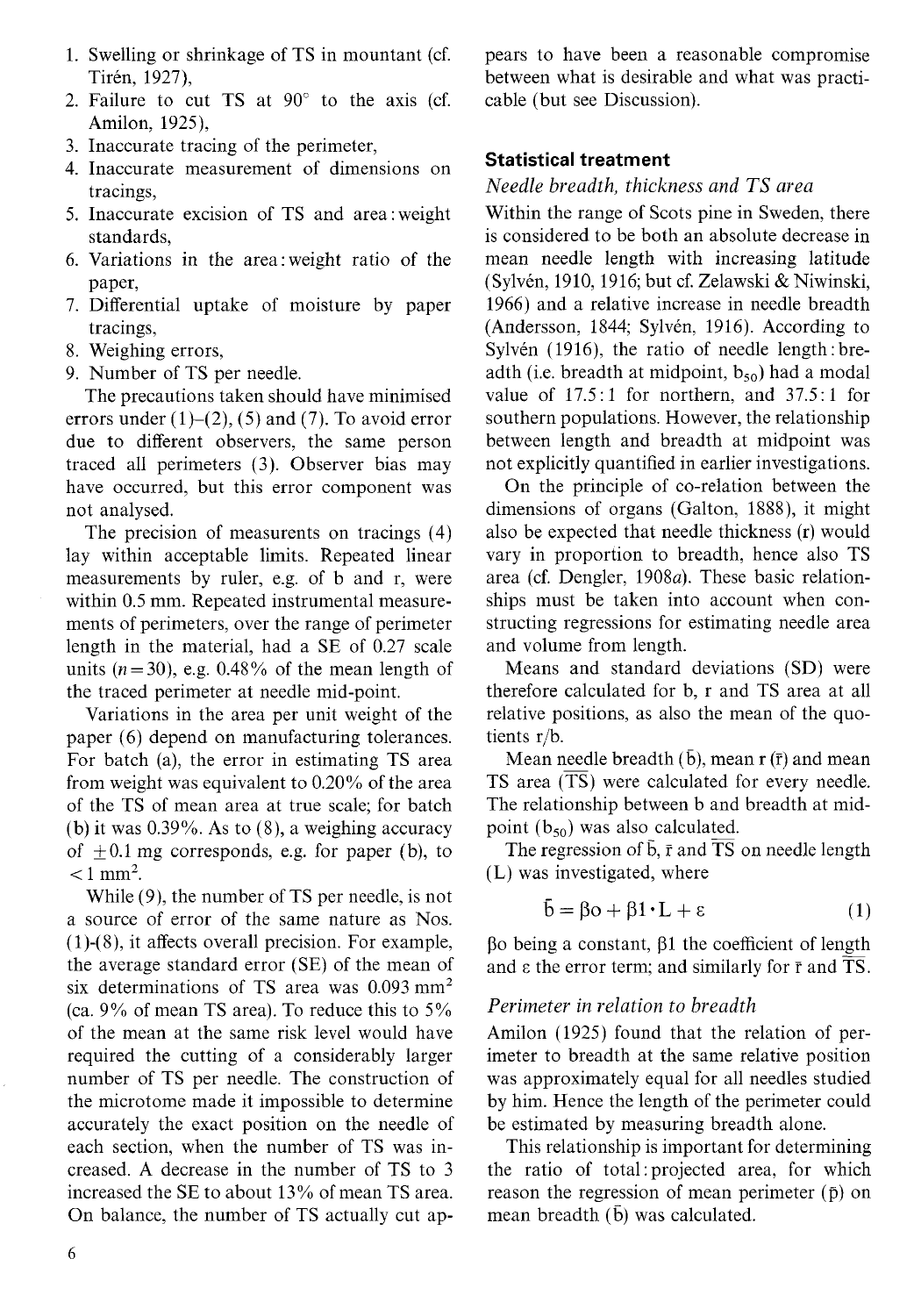It has earlier been assumed that the Scots pine needle may be regarded as a semi-cylinder for the purpose of calculating total area, the expression

$$
Area = L \cdot b(1 + \pi/2)
$$
 (2)

being used (Rutter, 1957). This reduces to the familiar expression

$$
A = L \cdot b(2.571) \tag{3}
$$

However, it is evident that  $2r > b$  (e.g. Dengler, 1908b; Tirén, 1927; Zelawski & Gowin, 1966). The needle is in fact semi-fusiform, i.e. resembles rather a spindle split longitudinally, than a semicylinder. The area calculated according to the approximation above must therefore be corrected for the disparity between the assumed and the true form of the needle (compare the "surface form factor" of Tirén (1927)).

The geometrical approach to the estimation of total needle area, cf. Tirén (1927), Rutter (1957), was tested. However, in the present paper the total area of needles was obtained by dividing intervals between section points into 1-mm slices and summing the perimeters for each interval (cf. Amilon, 1925), the tip being treated as a pyramid with triangular base. The longitudinal section of the needle was thus regarded as a polygon, and perimeters were estimated by linear interpolation between section points. Since the graph of perimeter on relative length (RL) in fact describes a cubic parabola, this approximation may lead to error.

The "observed" area thus obtained for every needle in the material was treated as the dependent variable in a regression of total area on length. Graphical examination of the relationship between total area and length suggested that a linear model was appropriate. Separate regressions were calculated for the (0) and (F, IL) materials, and tested for differences in slope before they were combined. In view of the lack of overlap in length of the  $(O)$  and  $(F, IL)$  materials, the decision to combine the materials must also be supported by additional information. This was provided by the relationship between single-needle dry weight and length (Flower-Ellis unpubl.), in which separate regressions for  $(O)$ ,  $(I)$ ,  $(F)$  and  $(IL)$  treatments on the same occasion and for the same age-class, did not differ significantly.

#### *Projected area in relation to length*

The projected area of the needle was calculated by summing successive unit breadths (b) by sections, as described above for perimeter. This presupposes that the projected area consists of the vertical projection onto a plane surface, of the flattened surface of the needle. Estimates of the ratio of projected to total area were based on the same assumption (cf. Grahle, 1933; Rutter, 1957). However, the needles of many Scots pine provenances exhibit marked torsion (although northern provenances are considered to have a high proportion of straight needles; cf. Ortenblad, 1888), which will tend to reduce the projected area as determined by scanning devices.

After graphical examination of the material, a regression of projected area on needle length was calculated.

#### *Volume in relation to length*

Needle volume was determined by summing unit TS areas for successive sections of the needle, as for perimeter. After graphical inspection, regressions having observed volume as dependent, and length as independent variable, were calculated.

For comparison with the volume estimates of Tirén (1927), geometrical expressions for needle volume were also calculated. The first of these was identical with Tirén's function (8), viz.

Volume = 
$$
f_v \cdot ((\pi \cdot L)/4) \cdot b \cdot r,
$$
 (4)

where  $f_v$  is a correction term, the "volume form factor", analogous to the "area form factor" according to Tirén (1927), being the quotient between observed volume and volume calculated assuming the needle to possess a semi-elliptical cross-section.

In the second relationship, volume was generated from length and from the regression of breadth on length, as follows:

Volume = 
$$
L \cdot [\pi(\beta o + \beta 1 \cdot L)2/2]/k
$$
, (5)

where k is a correction term derived from the mean of the ratios  $r:b$  (since  $2r > b$ ).

Finally, volume was generated from length and from the regression of TS area on length, viz.

$$
Volume = L \cdot (\beta o + \beta 1 \cdot L) \tag{6}
$$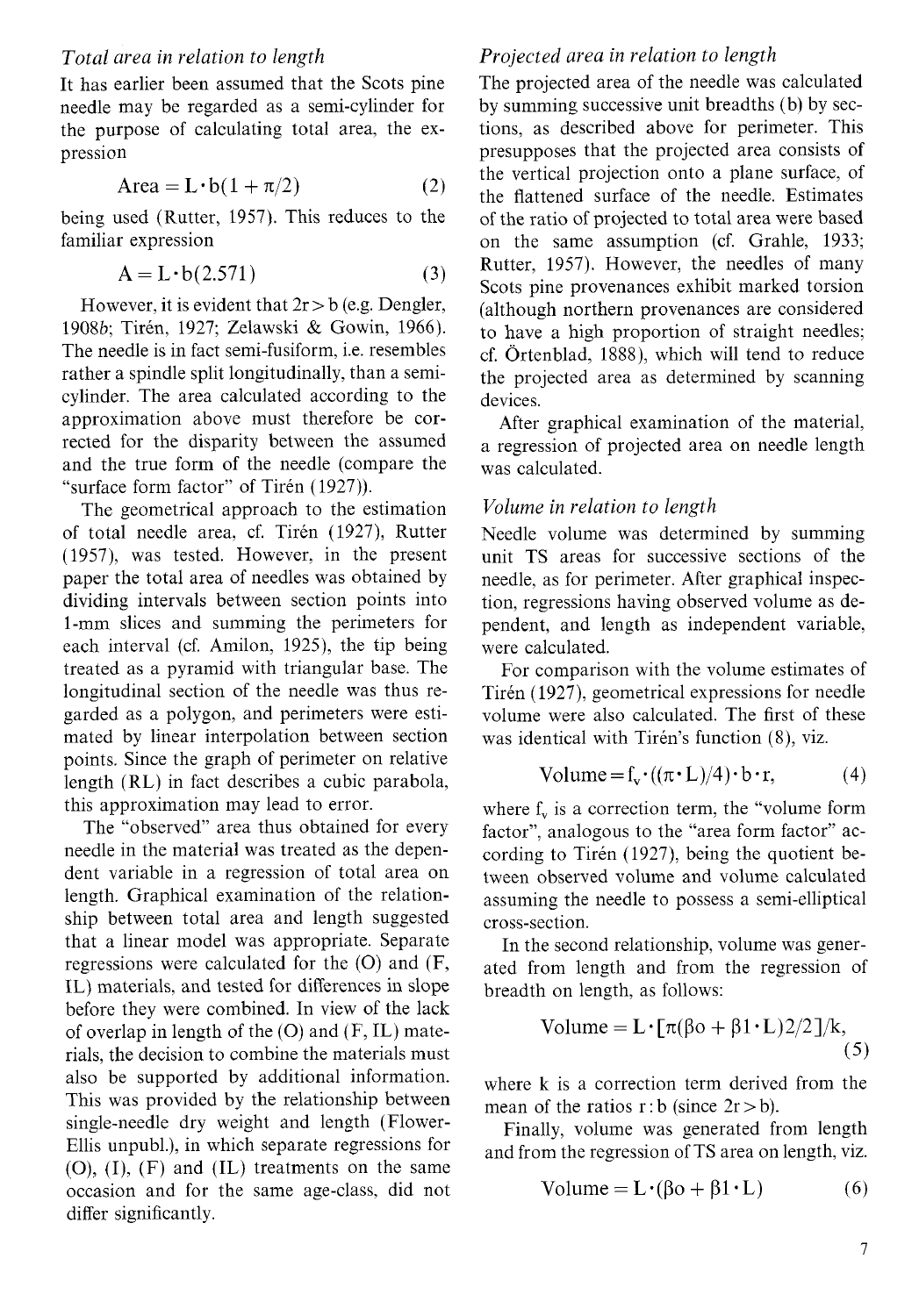#### *Surface area per unit volume*

The relation between the surface area and the volume of the needle has been used as an index of xeromorphism, although the basis for its calculation has varied (Grahle, 1933). Mean values are usually given, without indication of variation with length.

Using the total surface areas and volumes of individual needles as calculated above, area per unit volume  $(mm^2·mm^{-3})$  was calculated. After graphical examination of the relationship between this character and length, a regression was calculated, with area per unit volume as dependent variable.

For all regression relationships, goodness of fit was assessed, both by graphical study of the residuals (cf. Draper & Smith, 1980) and from the standard error of estimate  $(s_{\bar{Y} \cdot x})$ . The applicability of the relationships found to needles from other parts of the range of Scots pine was tested by comparison with previously published material (Dengler, 1908b; Sylvén, 1916; Amilon, 1925; Tirén, 1927; Grahle, 1933; Zelawski & Gowin, 1966).

Statistical terminology follows Snedecor & Cochran (1980). Significance is shown as follows:<br>NS nc

- not significant at the 5% level,<br>significant at the 5% level, not significant<br>at the 1% level.
- \*\* significant at the  $1\%$  level, not significant at the 0.1% level,
- \*\*\* significant at the  $0.1\%$  level.

### **Results**

#### **Basic dimensions and relative position**

The basic dimensions of the needles (b, r, p, TS) varied regularly with distance from the tip (Table 1). Needle breadth was greatest between

Table 1. *Mean, coefficient of variation (CV%) and number of observations for needle breadth, thickness, perimeter and TS area by relative positions and overall, for (0) and (F, IL) needles. Diferences between (0) and (F, IL) are shown below (t-value, signijficance)* 

|                                                                                                                          |                                                                                                                   | Position on needle                                                  |                                                                    |                                                                     |                                                                    |                                                                   |                                                                     |                                                                    |  |
|--------------------------------------------------------------------------------------------------------------------------|-------------------------------------------------------------------------------------------------------------------|---------------------------------------------------------------------|--------------------------------------------------------------------|---------------------------------------------------------------------|--------------------------------------------------------------------|-------------------------------------------------------------------|---------------------------------------------------------------------|--------------------------------------------------------------------|--|
| Item                                                                                                                     |                                                                                                                   | $\mathbf{0}$                                                        | 10                                                                 | 30                                                                  | 50                                                                 | 70                                                                | 90%                                                                 | $\overline{X}$                                                     |  |
| Non-fertilised<br>Breadth,<br>mm<br>Height,<br>mm<br>Perimeter,<br>mm<br>TS area,<br>mm <sup>2</sup><br>$\boldsymbol{n}$ | $\overline{X}$<br>$\frac{C V^{\prime\prime_{0}}}{X}$<br>$\frac{C}{X}V\%$<br>$\frac{\overline{C}}{X}V\%$<br>$CV\%$ | 0.92<br>12.7<br>0.58<br>11.0<br>2.60<br>11.7<br>0.437<br>22.2<br>30 | 1.40<br>6.7<br>0.72<br>8.1<br>3.74<br>6.9<br>0.807<br>12.6<br>21   | 1.64<br>10.1<br>0.76<br>7.6<br>4.22<br>6.2<br>0.969<br>11.4<br>28   | 1.59<br>6.3<br>0.74<br>6.4<br>4.19<br>5.9<br>0.951<br>11.4<br>30   | 1.43<br>7.9<br>0.71<br>7.9<br>3.86<br>7.9<br>0.838<br>13.4<br>26  | 1.07<br>11.1<br>0.62<br>9.7<br>3.03<br>10.4<br>0.558<br>17.4<br>30  | 1.33<br>22.2<br>0.68<br>4.9<br>3.58<br>5.3<br>0.753<br>30.4<br>165 |  |
| F, IL<br>Breadth.<br>mm<br>Height,<br>mm<br>Perimeter,<br>mm<br>TS area,<br>mm <sup>2</sup><br>$\boldsymbol{n}$          | $\overline{X}$<br>$\frac{C V\%}{X}$<br>$\frac{C V\%}{X}$<br>$\frac{\overline{C}}{X}V\%$<br>CV <sup>0</sup>        | 1.17<br>8.4<br>0.72<br>9.9<br>3.09<br>10.6<br>0.673<br>16.3<br>30   | 1.61<br>7.6<br>0.86<br>10.0<br>4.13<br>10.0<br>1.081<br>14.2<br>30 | 1.72<br>10.6<br>0.87<br>10.2<br>4.47<br>11.1<br>1.207<br>17.1<br>30 | 1.64<br>8.9<br>0.86<br>10.2<br>4.31<br>10.3<br>1.150<br>14.7<br>30 | 1.50<br>9.3<br>0.84<br>9.5<br>4.01<br>11.1<br>1.038<br>15.8<br>30 | 1.27<br>12.9<br>0.78<br>11.7<br>3.46<br>13.7<br>0.828<br>23.7<br>30 | 1.48<br>16.6<br>0.82<br>8.4<br>3.91<br>9.2<br>0.996<br>25.2<br>180 |  |
| tdiff<br><b>Breadth</b><br>Height                                                                                        |                                                                                                                   | 8.93<br>***<br>7.96                                                 | 6.90<br>$***$<br>6.89                                              | 1.71<br>$_{\rm NS}$<br>5.40                                         | 1.54<br><b>NS</b><br>6.36                                          | 2.05<br>÷.<br>6.84                                                | 5.43<br>***<br>8.09                                                 | 5.16<br>***<br>9.78                                                |  |
| Perimeter<br>TS area                                                                                                     |                                                                                                                   | ***<br>6.03<br>***<br>8.81<br>***                                   | $***$<br>4.17<br>$****$<br>7.44<br>***                             | ***<br>2.43<br>$\mathcal{L}$<br>5.53<br>***                         | $***$<br>1.29<br><b>NS</b><br>5.43<br>***                          | ***<br>1.47<br><b>NS</b><br>5.38<br>***                           | $***$<br>4.19<br>$***$<br>6.76<br>***                               | $\star\!\star\!\star$<br>4.49<br>***<br>9.28<br>$***$              |  |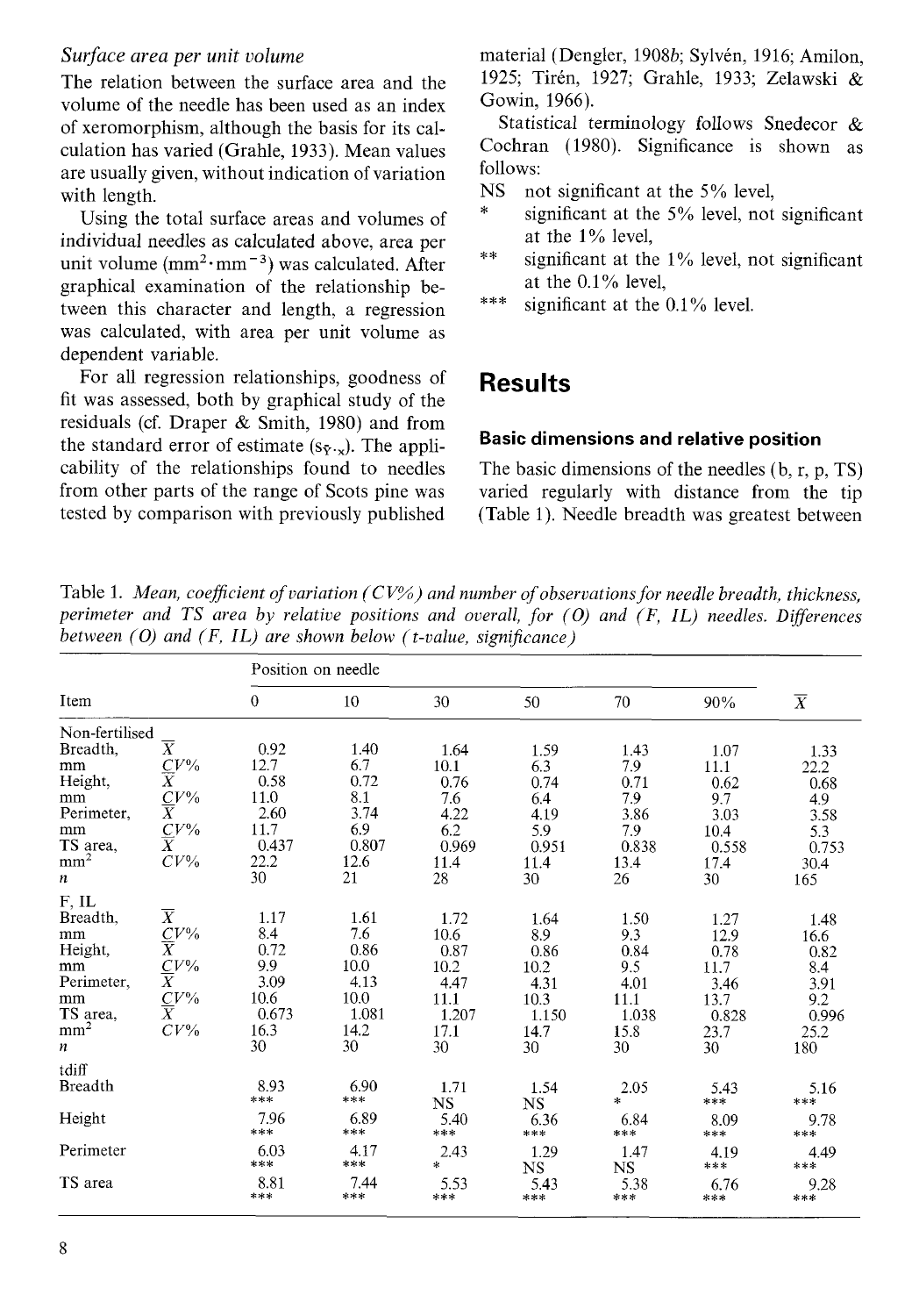30 and 50% of length. Thickness increased from the tip, but varied little between 10 and 70% of length. The semi-fusiform shape of the needle thus emerges clearly. The observed maximum values of both perimeter length and TS area in the interval 30-50% of length follow from this.

The dimensions of needles from the (F, IL) treatments were consistently greater than those of the (0) needles in all relative positions. While differences between  $(O)$  and  $(F, IL)$  needles at 1 mm, 10 and 90% of length were all significant (Table 1), the difference between  $(O)$  and  $(F, IL)$ with respect to needle breadth at 30 and 50% of length was not significant, and was barely significant at 70% of length. Perimeter at 50 and 70% of length did not differ significantly between the materials. The thickness of (F, IL) needles was significantly greater (\*\*\*) in all positions, largely accounting for their greater TS area.

Two main facts emerge from the above: (1) the lack of a significant difference in breadth at midpoint  $(b_{50})$  in needles the mean length of which differed markedly and significantly (\*\*\*; miapoint ( $\sigma_{50}$ ) in needies the mean length of<br>which differed markedly and significantly (\*\*\*;<br>(O) 32.7 ± 1.5 mm, (F, IL) 57.4 ± 1.3 mm mean  $\pm 1$  SE); and (2) the greater overall thickness (r) of the (F, IL) needles.

#### **Interrelations between basic dimensions**

*Thickness and breadth* 

The quotient r/b described a closely similar course in both materials, with a narrow range of variation (Table 2). It follows from the foregoing (Table 1) that it was generally greater in (F, IL) than in  $(O)$ .

The contribution of breadth and thickness, respectively, to TS area was analysed with the help of multiple linear regression. In both materials, thickness and breadth contributed significantly to TS area, in the (0) material, about equally (coefficients 0.6517 and 0.6987, respectively). In the (F, IL) needles the contribution of thickness to TS area was ca 2.9 times that of breadth (coefficients 1.2361 and 0.4308, respectively).

#### *Breadth and perimeter*

The quotient b/p was greatest between 10 and 30% of length (Table 2), but in absolute terms varied little with position on the needle. Differences between (0) and (F, IL) were significant at 1 mm, 10 and 90% of length, otherwise non-significant. (The reciprocal of b/p corresponds to the quotient of perimeter/ projected area by positions.)

The mean of the quotients  $\bar{p}/\bar{b}$  by needles was 2.694 (SD 0.054) and 2.630 (SD 0.098) in (0) and (F, IL), respectively. The difference between the means was significant (\*\*).

#### **Relationships with needle length**

#### *Breadth*

There was no trend of  $b_{50}$  on length, and the slope coefficient did not differ from zero. Mean breadth at midpoint in the present material was therefore effectively constant over the range

Table 2. *Mean and coeficient of variation for quotients rlb and blp by relative positions and overall, for (O) and (F, IL) needles. The reciprocal of b/p corresponds to perimeter/projected area. The difference between (O) and (F, IL) for the overall means of both r/b and b/p was significant*  $(***)$ 

|                  |                |       | Position on needle |       |       |       |       |       |  |
|------------------|----------------|-------|--------------------|-------|-------|-------|-------|-------|--|
| Item             |                | 1 mm  | 10                 | 30    | 50    | 70    | 90%   | All   |  |
|                  | Non-fertilised |       |                    |       |       |       |       |       |  |
| r/b              | Χ              | 0.633 | 0.519              | 0.467 | 0.467 | 0.495 | 0.578 | 0.528 |  |
|                  | $CV\%$         | 9.4   | 7.0                | 9.9   | 7.2   | 7.0   | 8.4   | 14.6  |  |
|                  |                |       |                    |       |       |       |       |       |  |
| $F, IL$<br>$r/b$ | X              | 0.616 | 0.534              | 0.501 | 0.523 | 0.558 | 0.617 | 0.558 |  |
|                  | $CV\%$         | 7.7   | 5.9                | 5.6   | 7.2   | 6.3   | 7.3   | 10.5  |  |
|                  | Non-fertilised |       |                    |       |       |       |       |       |  |
| b/p              | Χ              | 0.354 | 0.373              | 0.388 | 0.380 | 0.369 | 0.351 | 0.369 |  |
|                  | $CV\%$         | 4.2   | 3.4                | 7.7   | 3.1   | 3.9   | 5.3   | 6.1   |  |
| F, IL            |                |       |                    |       |       |       |       |       |  |
| b/p              | Χ              | 0.380 | 0.391              | 0.388 | 0.382 | 0.376 | 0.368 | 0.381 |  |
|                  | $CV\%$         | 5.1   | 6.2                | 5.0   | 4.9   | 6.8   | 4.1   | 5.7   |  |
|                  |                |       |                    |       |       |       |       |       |  |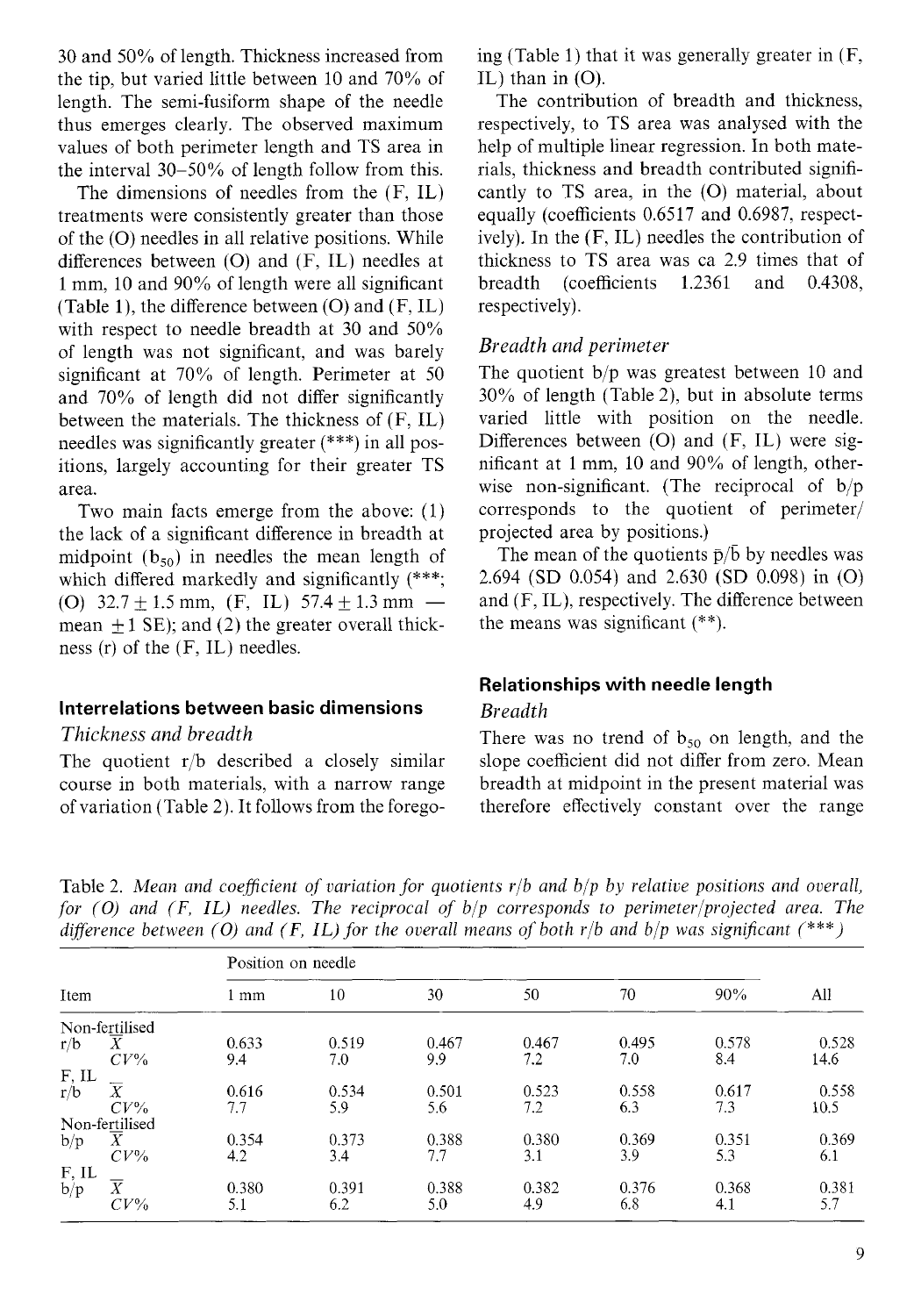15-70 mm, with a joint mean value of 1.61 mm  $(SD + 0.13)$ .

In the (0) material, mean breadth increased with length, but in the (F, IL) material, it decreased. This was probably a consequence of the relatively large variation in mean breadth in the shorter needles of the  $(F, IL)$  sample. In the  $(O)$ material, the slope of the regression of mean breadth on length differed significantly from zero (\*\*). It did not do so in the  $(F, IL)$  material.

While  $b_{50}$  may be considered constant in the present material, it may be useful to be able to estimate mean breadth for a given length. The quotient  $\bar{b}/b_{50}$  increased linearly with needle length in the range 25-70 mm and varied within narrow limits about the regression line (Table 3). However, values for the quotient were high in needles shorter than 20 mm in length, which suggests that morphological constraints on minimum needle dimensions may affect the lower range of length. Since the joint quotient varied continuously over the length range 25-70 mm, a joint regression was calculated.

The quotients of perimeter/breadth for individual needles showed no relationship with length in this material. Separate values of the quotient must therefore be used for  $(O)$  and  $(F, f)$ IL) needles (see also below).

#### *Thickness*

Thickness at midpoint  $(r_{50})$  was significantly greater in the  $(F, IL)$  than in the  $(O)$  material (Table 1). This result was confirmed when  $r_{50}$ was plotted against length. As with  $b_{50}$ , there was no trend, and the slope coefficient did not differ from zero. In contrast to  $b_{50}$ , variation in  $r<sub>50</sub>$  was discontinuous. The two materials were therefore not united.

As follows from the above, mean thickness  $(\bar{r})$ differed significantly between the materials. It tended to increase with needle length in both materials. However, the slope coefficients did not differ significantly from zero. Since variation was discontinuous, the two materials were not united (Table 3).

#### *Perimeter*

The regression of mean perimeter on length in the (0) material was both positive and significant, while that in the (F, IL) material was

Table 3. *Basic data for regressions of mean breadth, thickness, perimeter and TS area on needle length;*  and mean breadth/breadth at midpoint  $(\bar{b}/b_{50})$  on length. Regressions are shown separately for (O) and  $(F, IL)$  needles and, where appropriate, for the joint material. Significance and  $t<sub>b</sub>$  refer to slope. *The limits of length within which each regression is valid are also shown* 

|          | Estimated<br>variable,<br>units    | Estimator variable: Length mm |                        |                                         |        |        |            |                  |               |
|----------|------------------------------------|-------------------------------|------------------------|-----------------------------------------|--------|--------|------------|------------------|---------------|
| Material |                                    | $\beta_0$<br>$\pm s_b$        | $\beta_1$<br>$\pm s_h$ | $S_{y \cdot x}$<br>$S_{\bar{Y}}\cdot_x$ | $r^2$  | $t_b$  | signif.    | $\boldsymbol{n}$ | Limits,<br>mm |
| Control  | Б                                  | 1.1784                        | 0.00459                | 0.0678                                  | 0.2505 | 3.059  | $\ast\ast$ | 30               | $15 - 44$     |
|          | mm                                 | $+0.0507$                     | $+0.0015$              | 0.0124                                  |        |        |            |                  |               |
| F, IL    |                                    | 1.6847                        | $-0.00345$             | 0.1174                                  | 0.0424 | 1.114  | NS.        | 30               | $47 - 70$     |
|          |                                    | $+0.1793$                     | $+0.0031$              | 0.0210                                  |        |        | $****$     |                  |               |
| Joint    |                                    | 1.8131                        | 0.00498                | 0.1045                                  | 0.3308 | 5.355  |            | 60               | $15 - 70$     |
| Control  | $\bar{r}$                          | $+0.0440$<br>0.6374           | $+0.00093$<br>0.00139  | 0.0135<br>0.0324                        | 0.1180 | 1.936  | NS         | 30               | $15 - 44$     |
|          | mm                                 | $+0.0242$                     | $+0.0072$              | 0.0059                                  |        |        |            |                  |               |
| $F$ , IL |                                    | 0.7016                        | 0.00205                | 0.0684                                  | 0.0442 | 1.138  | NS         | 30               | $47 - 70$     |
|          |                                    | $+0.1044$                     | $+0.0018$              | 0.0125                                  |        |        |            |                  |               |
| Control  | $\overline{p}$                     | 3.1977                        | 0.01161                | 0.1654                                  | 0.2643 | 3.172  | **         | 30               | $15 - 44$     |
|          | mm                                 | $+0.1236$                     | $+0.0037$              | 0.0302                                  |        |        |            |                  |               |
| $F$ , IL |                                    | 4.3817                        | $-0.00819$             | 0.3614                                  | 0.0256 | 0.858  | NS.        | 30               | $47 - 70$     |
|          |                                    | $+0.5518$                     | $+0.0095$              | 0.0659                                  |        |        |            |                  |               |
| Joint    |                                    | 3.2600                        | 0.01075                | 0.2939                                  | 0.2254 | 4.108  | $***$      | 60               | $15 - 70$     |
|          |                                    | $+0.1239$                     | $+0.0026$              | 0.0380                                  |        |        | **         |                  |               |
| Control  | $\overline{\text{TS}}$             | 0.6016                        | 0.00450                | 0.0627                                  | 0.2727 | 3.240  |            | 30               | $15 - 44$     |
|          | mm <sup>2</sup>                    | $+0.0468$                     | $+0.0014$              | 0.0115                                  |        |        |            |                  |               |
| $F$ , IL |                                    | 0.8899<br>$+0.2129$           | 0.00191<br>$+0.0037$   | 0.1394<br>0.0255                        | 0.0095 | 0.518  | NS.        | 30               | $47 - 70$     |
| Joint    |                                    | 0.5050                        | 0.00808                | 0.1142                                  | 0.5205 | 7.934  | ***        | 60               | $15 - 70$     |
|          |                                    | $+0.0482$                     | $+0.0010$              | 0.0147                                  |        |        |            |                  |               |
| Joint    | $\bar{\mathrm{b}}/\mathrm{b}_{50}$ | 0.7204                        | 0.00321                | 0.0288                                  | 0.6757 | 10.608 | ***        | 56               | $25 - 70$     |
|          |                                    | $+0.0148$                     | $+0.00030$             | 0.0039                                  |        |        |            |                  |               |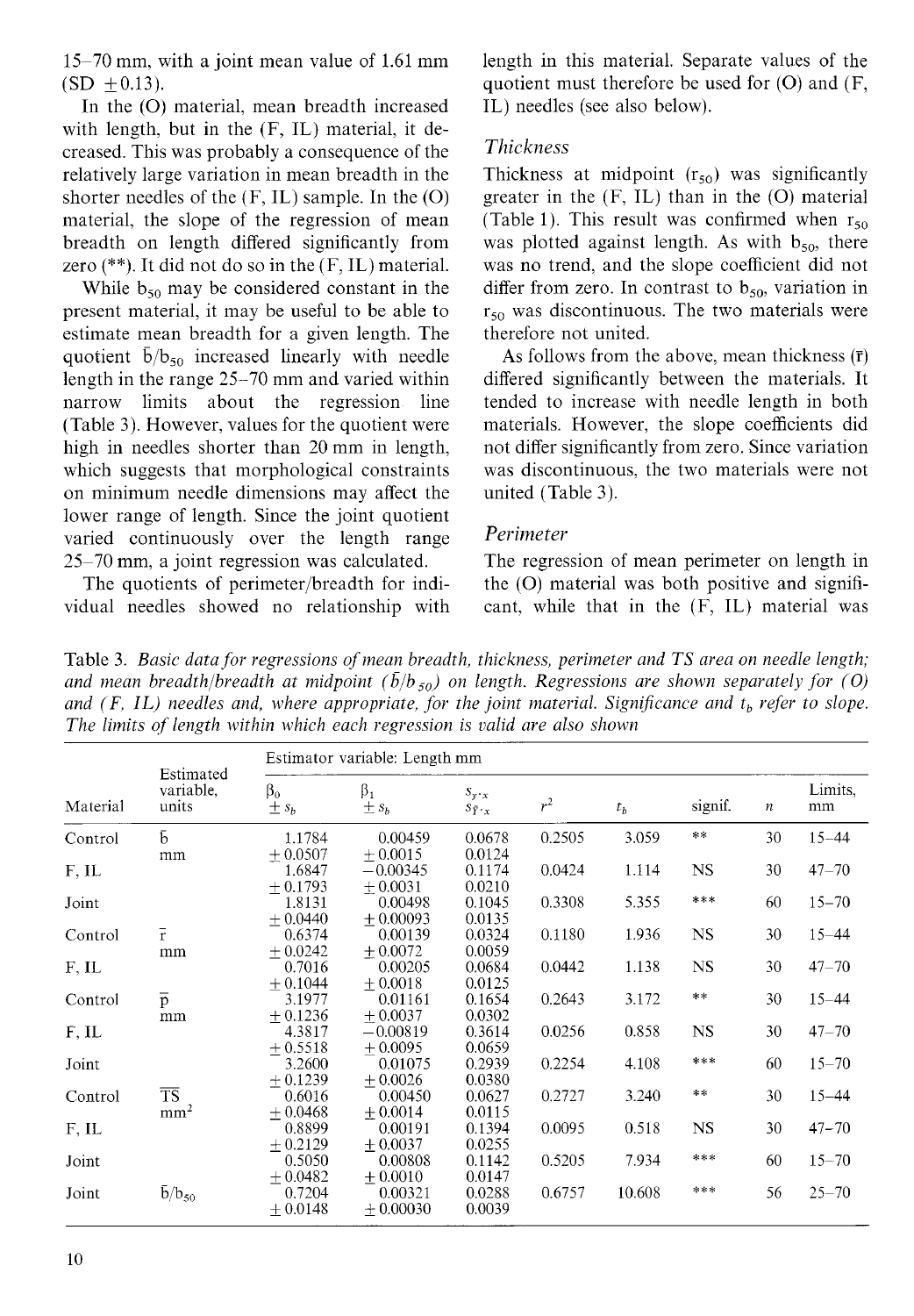negative, but not significantly different from zero. This too probably depended on the dispersion of values in the lower range of length (Table 3, Fig. 2); since both breadth and thickness tended to increase with length, perimeter should also increase.

The SD of  $\bar{p}$  showed no trend with length, but was significantly smaller in (F, IL) than in (0) (\*). Although the coefficients of variation (CV) were similar, perimeter varied relatively more in  $(O)$  than in  $(F, IL)$ .

The precision of estimates of needle perimeter and TS area, and by extension those of total area and volume, depends on the number of TS per needle. For the TS positions in the present study, the CV of perimeter  $(\bar{p})$ , e.g. in the  $(O)$ material, was 19.6%. Without the use of needle length as estimator, 16 TS per needle must be measured to give a SE equivalent to 10% of mean perimeter, at the 5% risk level. Notwithstanding the relatively weak relationship between length and perimeter, the use of needle length as estimator reduces to one the number of TS per needle required, for the same precision. Similarly, the use of needle length as estimator reduces from 38 to 7 the number of sections per needle required to estimate TS area with equivalent precision.

#### **Derived relationships**

#### *Total area*

The total area of individual needles  $(A_t)$  increased linearly with needle length. Comparison of slope coefficients and constants (Table4) showed that  $(O)$  and  $(F, IL)$  did not differ sig-



Fig. 2. Regression of mean needle perimeter  $(\bar{p})$  on length for Scots pine needles from the non-fertilised  $(\bullet)$ and the  $(F, IL)$  treatment  $(+)$ , showing the dispersion of values in the lower range of length for (F. IL) needles. The joint regression line is shown.

nificantly. A joint regression was therefore calculated, and is shown in Fig. 3.

For comparison,  $A_t$  was also calculated according to Amilon (1925), Tirén (1927) and Rutter (1957), using observed needle dimensions. The "surface form factor"  $(f_v)$  according to Tirén (1927), showed no trend on length over the range  $20-70$  mm (although low values of  $f_{v}$ occurred in needles < 20 mm in length). For (0) needles,  $f_v$  was 0.918 (SD 0.076), for  $(F, IL)$ needles, 0.954 (SD 0.051). Since the two did not differ significantly, the materials were combined. The joint mean of  $f_v$  was 0.936 (SD 0.067).

Using this joint mean,  $A_t$  for individual needles was estimated from the expression

$$
A_{t} = 0.936(\pi/2) \cdot L(1.137 \cdot b_{50} + r_{50}) \tag{7}
$$

Agreement between observed and estimated  $A_t$  was good ( $r^2$  0.981).

When  $A_t$  was calculated according to Rutter (1957), i.e. with no correction for needle form, it was systematically overestimated by an average of 7.3%.

When A<sub>t</sub> was calculated according to Amilon (1925; function viii), there was good agreement between observed and calculated values for (0) needles  $(r^2 0.977)$ , less good for  $(F, IL)$  needles  $(r^2 0.867)$ , especially in the upper range of length. Fig. 4 shows observed individual  $A_t$  in relation to Amilon's regression line.

#### *Projected area*

Projected area  $(A_n)$ , as defined here, also increased linearly with needle length in both materials (Fig. 5). Since the regressions did not differ significantly, the materials were combined (Table 4).

It is evident from Table 4 that the Scots pine needles used in this study could not be regarded as semi-cylinders. The observed mean quotient of  $A_t/A_p$  was 2.758 (SD 0.068) and 2.680 (SD  $0.116$ ) in  $(O)$  and  $(F, IL)$  needles, respectively. The difference between them was significant (\*\*).

#### *Volume*

The relationship between needle volume (V) and length was, as expected, non-linear (Fig. 6). Since the relative increase of  $\bar{r}$  with length was about twice as great as that of  $\bar{b}$ , relationships based on needle breadth considerably underestimated the volume of long needles.

Volume calculated according to Tirén (1927;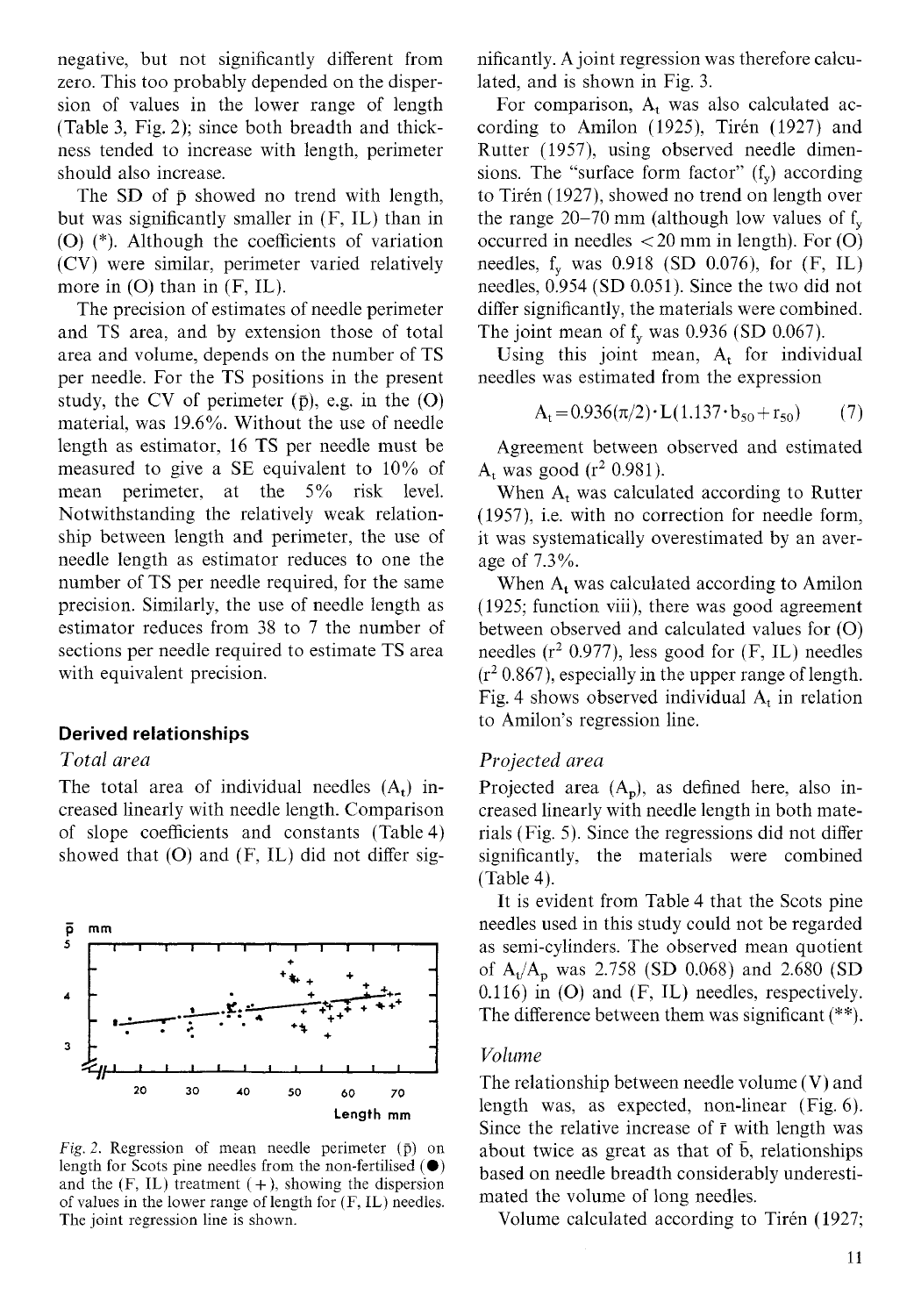Table 4. *Basic data for regressions of*  $A_t$ ,  $A_p$  and volume on needle length, for (O) and (F, IL) *separately, and jointly where appropriate (bold type indicates estimative relationships underlying Figs. 3, 5 and 6). The regression of volume on length is of the type*  $V = L \cdot (\beta 0 + \beta 1 \cdot L)$ *, compare Table 3. The standard deviation for this regression was obtained from the sum of squares of the diflerences between obseroed and calculated values* 

| Material | Estimated<br>variable<br>units | Estimator variable: Length mm |                        |                                          |       |         |         |    |               |
|----------|--------------------------------|-------------------------------|------------------------|------------------------------------------|-------|---------|---------|----|---------------|
|          |                                | $\beta_0$<br>$\pm s_h$        | $\beta_1$<br>$\pm s_h$ | $S_{y \cdot x}$<br>$S_{\bar{Y} \cdot x}$ | $r^2$ | $t_{h}$ | signif. | n  | Limits.<br>mm |
| Control  | $A_{t}$ mm <sup>2</sup>        | $-10.6973$<br>$+4.8350$       | 4.0196<br>$+0.1434$    | 6.4738<br>1.1819                         | 0.965 | 28.036  | ***     | 30 | $15 - 44$     |
| F, IL    |                                | 19.2671<br>$+32.4052$         | 3.6440<br>$+0.5605$    | 21.2246<br>3.8751                        | 0.601 | 6.501   | ***     | 30 | $47 - 70$     |
| Joint    |                                | $-15.6835$<br>$+6.6655$       | 4.2235<br>$+0.1408$    | 15.8242<br>2.0429                        | 0.939 | 29.989  | ***     | 60 | $15 - 70$     |
| Control  | $A_p$ mm <sup>2</sup>          | $-3.8988$<br>$+1.7956$        | 1.4574<br>$+0.0532$    | 2.4042<br>0.4389                         | 0.964 | 27.398  | ***     | 30 | $15 - 44$     |
| F.IL     |                                | 9.9041<br>$+9.4999$           | 1.3110<br>$+0.1643$    | 6.2222<br>1.1360                         | 0.694 | 7.978   | $***$   | 30 | $47 - 70$     |
| Joint    |                                | $-7.5874$<br>$+2.1155$        | 1.5992<br>$+0.0447$    | 5.0173<br>0.6477                         | 0.956 | 35.785  | ***     | 60 | $15 - 70$     |
| Joint    | Vol.<br>mm <sup>3</sup>        | 0.5050<br>$+0.04818$          | 0.00808<br>$+0.00102$  | 6.6372<br>0.8569                         | 0.898 |         | ***     | 60 | $15 - 70$     |

function (8)), but without correction for needle form, was systematically overestimated. For the needle of mean length in the joint material, the overestimate was 14.5%. When the joint "volume form factor" (fv; 0.873, SD 0.091) was introduced as a correction, agreement between observed and calculated values improved substantially ( $r^2$  0.955).

On closer examination, the difference between the mean values of  $f_v$  for (O) and (F, IL) was found to be significant (\*\*\*; 0.811, SD 0.054 and 0.936, SD 0.077, respectively). From this it was concluded that a joint value of  $f_v$  should not be used.

Volume was most simply estimated by means of length and the regression of mean TS area on length. No significant reduction of the residual mean error was achieved by the use of separate regressions for  $(O)$  and  $(F, IL)$ , as compared with the joint regression (Table 4).

#### *Area per unit volume*

The area per unit volume of needle decreased with needle length, from ca. 5.1 to  $3.6 \text{ mm}^2 \cdot \text{mm}^{-3}$  between 20 and 70 mm. The range of variation in the (F, IL) material was considerable. Although the rate of decrease declined with needle length, a linear approximation was calculated. This had a slope coefficient of  $-0.029 + 0.0026$  mm<sup>2</sup>·mm<sup>-3</sup> ( $\pm 1$ )

SE) per millimetre of needle length within the above limits.

### **Discussion**

#### **Comparability with earlier studies**

Although existing studies on the basic dimensions of Scots pine needles have employed essentially the same method, viz. microscopic measurement of serial TS, the description of details is often insufficient for them to be reproduced. Whereas e.g. Amilon (1925) and Tirén (1927) discussed the effects of the mounting medium and of time on the stability of TS dimensions, few later studies report such details. Thus, while individual studies are internally consistent, uncertainty as to the sources of experimental error hinders both the comparison of results and their application elsewhere (cf. Zelawski, 1976).

It is therefore still relevant to describe a method for determining the area and volume of individual needles, in sufficient detail for it to be reproduced, and to analyse sources of error associated with it. Notwithstanding the ease of use of leaf area meters, and the increasing availability of integrating sensors for measuring leaf area index (LAI) in the field, the results pro-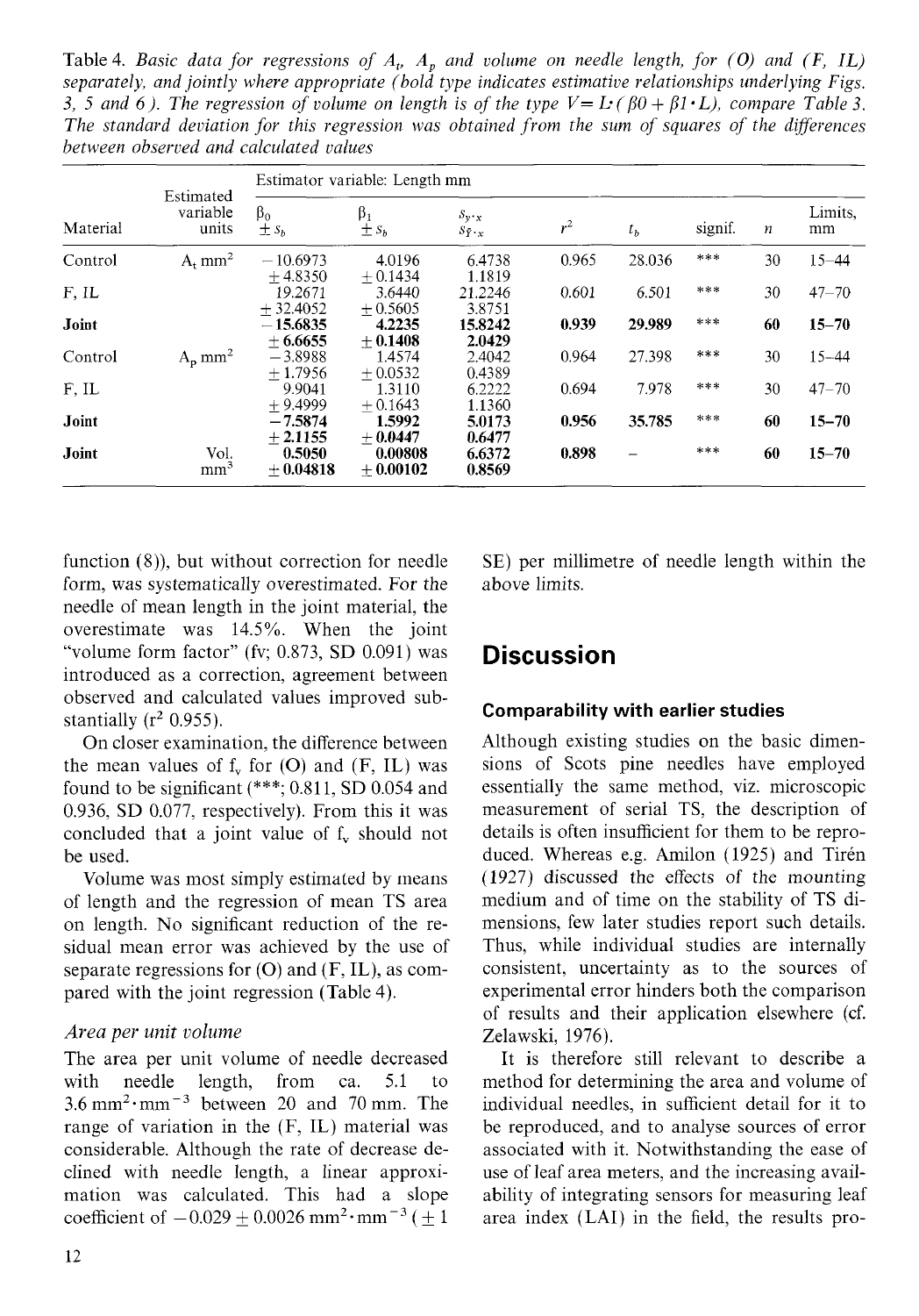

**Fig.** 3. Regression of A, on length for Scots pine needles from the non-fertilised  $(\bullet)$  and  $(F, IL)$  treatment  $(+)$ . The joint regression line  $(-)$  and 99% confidence limits for the mean (---) are shown.

duced by such devices must still be checked independently.

The present study was modelled on that of Tirén (1927), but differed in that glycerol replaced ethanol as mountant. Glycerol appears to be neutral with respect to the dimensional stability of TS. It is, however, still not clear what relation measured dimensions bear to true dimensions: since the breadth and thickness of living needles probably also vary, e.g. diurnally and as a result of water stress, this question is not readily resolved.

The number of TS per needle is of central importance to both accuracy and precision in determining needle perimeter and TS area,



Fig. 4. Observed total needle areas  $(A_t)$  for the nonfertilised  $(\bullet)$  and  $(F, IL)$  treatment  $(+)$  for Scots pine needles from Jadrabs, superimposed on the regression line from Amilon (1925), viz.  $A_t = 2.293 \cdot L \cdot b_{50} - 3.19$ . Note the good agreement between the observed values and the regression line for  $(\bullet)$  and the shorter  $(F, IL)$ needles, and the deviation of  $(F, IL)$  needles  $> 50$  mm in length from the regression line. Basic diagram after Amilon (1925).

hence also to total and projected area and volume. If the requirements as to precision are set at a SE equivalent (at the 5% risk level) to  $10\%$  of mean perimeter ( $\bar{p}$ ) and TS area, respectively, then the number of TS per needle actually measured in the present study matched the number required, when length was used as estimator. Greater precision would have necessitated the cutting of many more TS than was practicable.

In Amilon's study, the number of TS per needle was proportional to needle length (Amilon, 1925), but the average number of TS per needle was similar to that in the present study. The SDs should therefore be comparable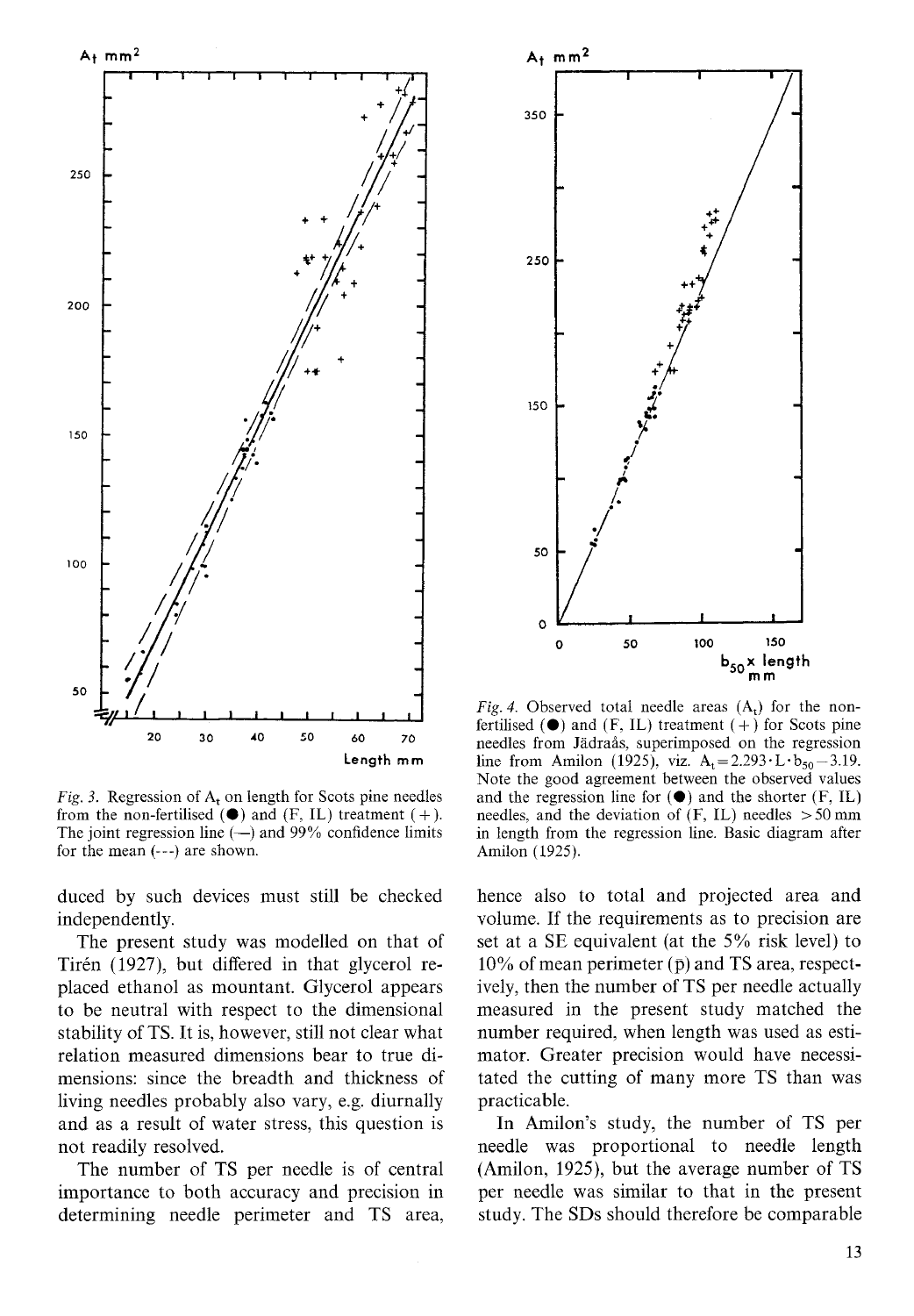

**Fig.** *5.* Regression of projected needle area **(A,)** on length for Scots pine needles from non-fertilised **(e)** and (F, IL) treatment  $(+)$ . The joint regression line  $(-)$  and the 99.9% confidence limits for the mean (---) are shown.



Fig. 6. Regression of needle volume on length for Scots pine needles from non-fertilised **(e)** and (F; IL) treatment (+). The joint regression line  $(-)$  and 95% confidence limits for the mean (---) are shown. Note the dispersion of values in the shorter (F, IL) needles.

(compare also Grahle, 1933, for which, however, experimental details are not given). These materials, and that of Tirén (1927), should have about the same precision as the present study, and should therefore be directly comparable with it, although their accuracy may differ as a result of differences in procedure.

#### **Effects of fertiliser treatments on needle dimensions**

A further aim of the study was to describe the effects of mineral nutrient supply on the basic dimensions of Scots pine needles. Since the regressions of  $b_{50}$  and  $r_{50}$  on length were not significant, midpoint means for the two materials may be compared directly. Breadth at midpoint was slightly (ca. 3%) but not significantly greater in the  $(F, IL)$  than in the  $(O)$  material. Thickness at midpoint was significantly greater in (F, IL) than in the (0) needles. While the absolute increase was small, it was considerable in relative terms (16%).

The increase in thickness at midpoint contributed largely to the greater (by ca. 21%) transverse-sectional area of the (F, IL) needles. Needle perimeter at midpoint differed little in the two materials, the perimeter of the (F, IL) needles being only ca. 3% longer than that of the (0) needles. Taken together with the increased TS area at midpoint of the (F, IL) needles, this resulted in the (0) needles' having a surface area : volume ratio highly significantly greater than that of the  $(F, IL)$  needles (by 17%).

Comparison of differences at midpoint alone is, however, misleading. Differences in mean breadth, TS area and perimeter between (F, IL) and (0) needles were substantially greater than is indicated by the midpoint comparison: Breadth was 11%, TS area 32% and perimeter  $9\%$  greater in  $(F, IL)$  than in  $(O)$  needles (Table I), while thickness was not affected by the change in the basis of comparison. While in published sources, midpoint dimensions may be the only dimensions given, the present results indicate that they may not adequately express differences resulting from experimental treatment.

According to Grahle (1933), the area per unit volume of Scots pine needles was  $40.7 \text{ cm}^2 \cdot \text{cm}^{-3}$ for a needle length of 47mm (compare  $43.2 \text{ cm}^2 \cdot \text{cm}^{-3}$  in the present material), and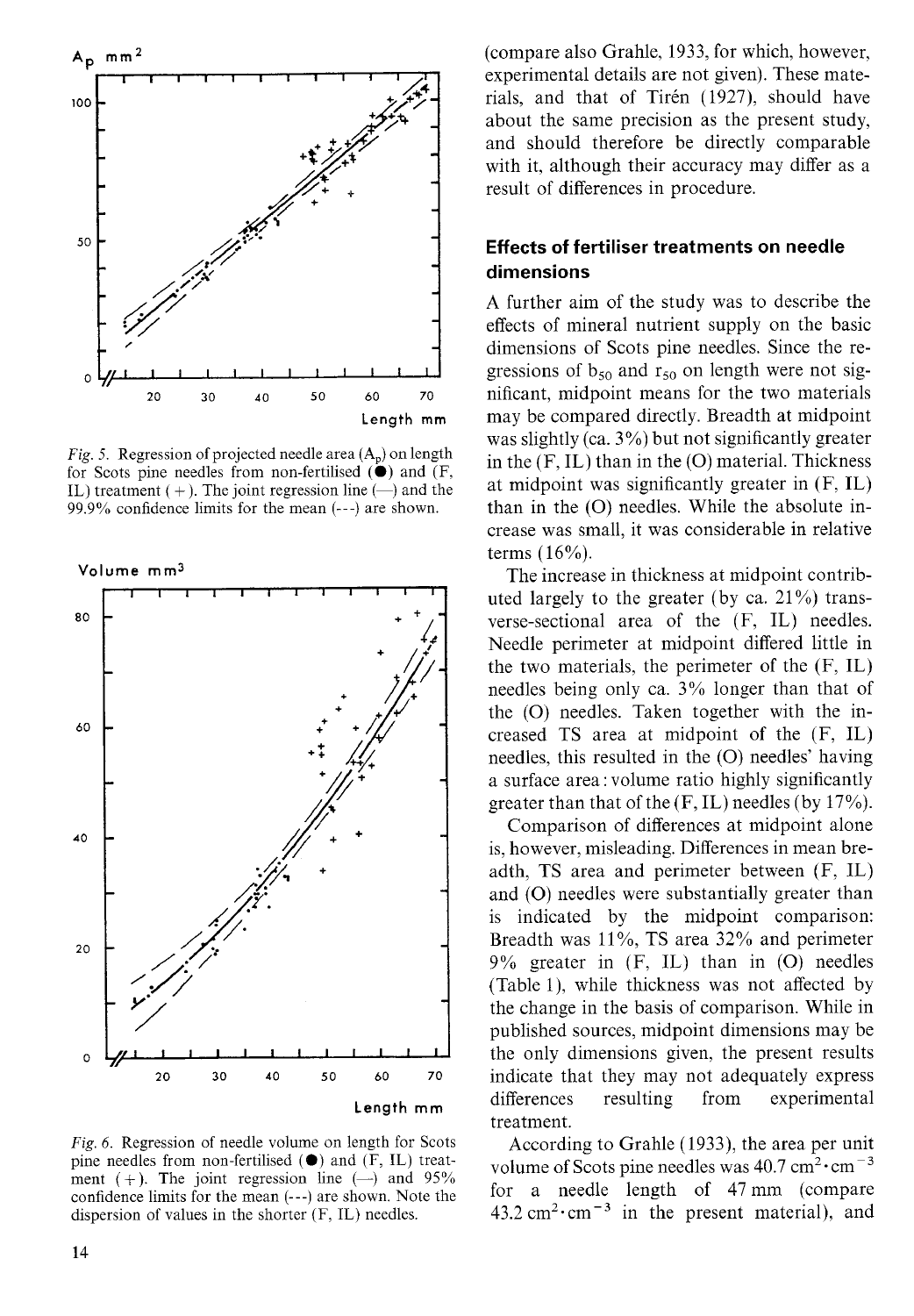54.3  $\text{cm}^2 \cdot \text{cm}^{-3}$  for a needle 67 mm long (compare  $37.3 \text{ cm}^2 \cdot \text{cm}^{-3}$  in the present material).

While the first of Grahle's values is in good agreement with that for the present material, the second is not. Judging by the values of  $b_{50}$  for needles of "southern" origin, the value 54.3  $\text{cm}^{-3}$  probably represents a needle markedly narrower in relation to its length ( $b_{50}$ ) ca. 1.205 mm) than those from Jadrais. Where perimeter increases with length, area per unit volume will also increase, in contrast to a semicylinder in which breadth is constant while length increases.

The ratio of total : projected area was significantly greater in the  $(O)$  than in the  $(F, IL)$ needles. Although the difference was 2-3% only (depending on the base for calculation), it should be taken into account when converting measured projected area to total area, e.g. when comparing photosynthesis or dry matter production per unit needle area in fertiliser experiments.

The volume form factor  $(f_v)$  was very significantly greater (by  $15\%$ ) in the (F, IL) as compared with the (0) material, i.e. the (F, IL) needles approximated more closely to semicylinders.

Since perimeter increases with needle length, the increase in the area of the (F, IL) needles was greater than it would have been had length alone increased. Fertilisation, and combined irrigation and fertilisation, caused a mean increase of ca. 25 mm in needle length in the stand at Jädraås (Flower-Ellis, unpubl.). This was accompanied by an increase of  $106.7$  mm<sup>2</sup> in mean  $A_t$ . Without the increase in needle perimeter, the increase in A, associated with the observed increase in length would have been 91.7 mm2. The difference  $(15.0 \text{ mm}^2, 14\%)$  is associated with the increase in perimeter. The increase in mean breadth, corresponding to projected area, was ca. 9%. An increase in one dimension of an organ is usually accompanied by proportionate increases in others (cf. Galton, 1888), which serve to maintain structural integrity.

From the above it is concluded that needle form in the (F, IL) treatments differed from that of the (0) material, and that the differences were a result of the treatment. The present material does not, however, permit the effects of fertilisation and of irrigation combined with fertilisation, to be separated. The results suggest that the examination of a larger material might lead to the recommending of separate estimative regressions for fertilised and non-fertilised needles.

#### **Applicability of relationships**

The relationships reported here are intended for estimating  $A_t$ ,  $A_p$  and volume for single Scots pine needles, whether detached or in situ. They must be capable of being applied to a range of provenances, as well as to material from fertilised stands. At this point the position of the Jädraås material relative to the range of variation in Scots pine needles must be examined.

The length of Scots pine needles is known to decrease with increasing latitude and altitude (e.g. Dengler, 1908b; Sylven, 1916). It also varies with position in the tree, with tree age, with shoot type and order, with aspect and between years (e.g. Renvall, 1914; Troeng & Linder, 1982; Junttila & Heide, 1981). For needle breadth at midpoint, the underlying trend with latitude is unclear. It has been emphasised that the greater breadth of needles of northern origin is relative rather than absolute (cf. Dengler, 1908b; Andersson, 1844; Sylvén, 1916). Between-year variations in breadth are known to occur (Zelawski & Gowin, 1966; Zelawski & Niwinski, 1966), also variations with position and shoot type within the tree.

Jädraås is geographically situated in the transitional zone between the "northern" and "southern" morphological types recognised by Sylvén (1916; cf. also Langlet, 1959), but its altitude places it in a relatively more northerly climatic zone. Regressions based on material from Jadrais may therefore be expected to represent a northern, rather than a southern or intermediate, morphological type.

Since the regressions are based on length, they should be capable of accomodating length variations within their domain (15-70 mm). Not more than about 20% of needles in the Eurasian range of Scots pine lie outside these limits (cf. Pravdin, 1969; Table 4). It remains to be seen how well the regressions accomodate variation in other needle dimensions.

Values of  $b_{50}$  and  $r_{50}$  extracted from Dengler (1908b), Amilon (1925), Zelawski & Gowin (1966), Zelawski & Niwinski (1966) and Pravdin (1969) were compared with observed values from Jadrais. With the possible exceptions of the Finnish provenance  $(61°N)$  and the Norwegian coastal provenance ("precise latitude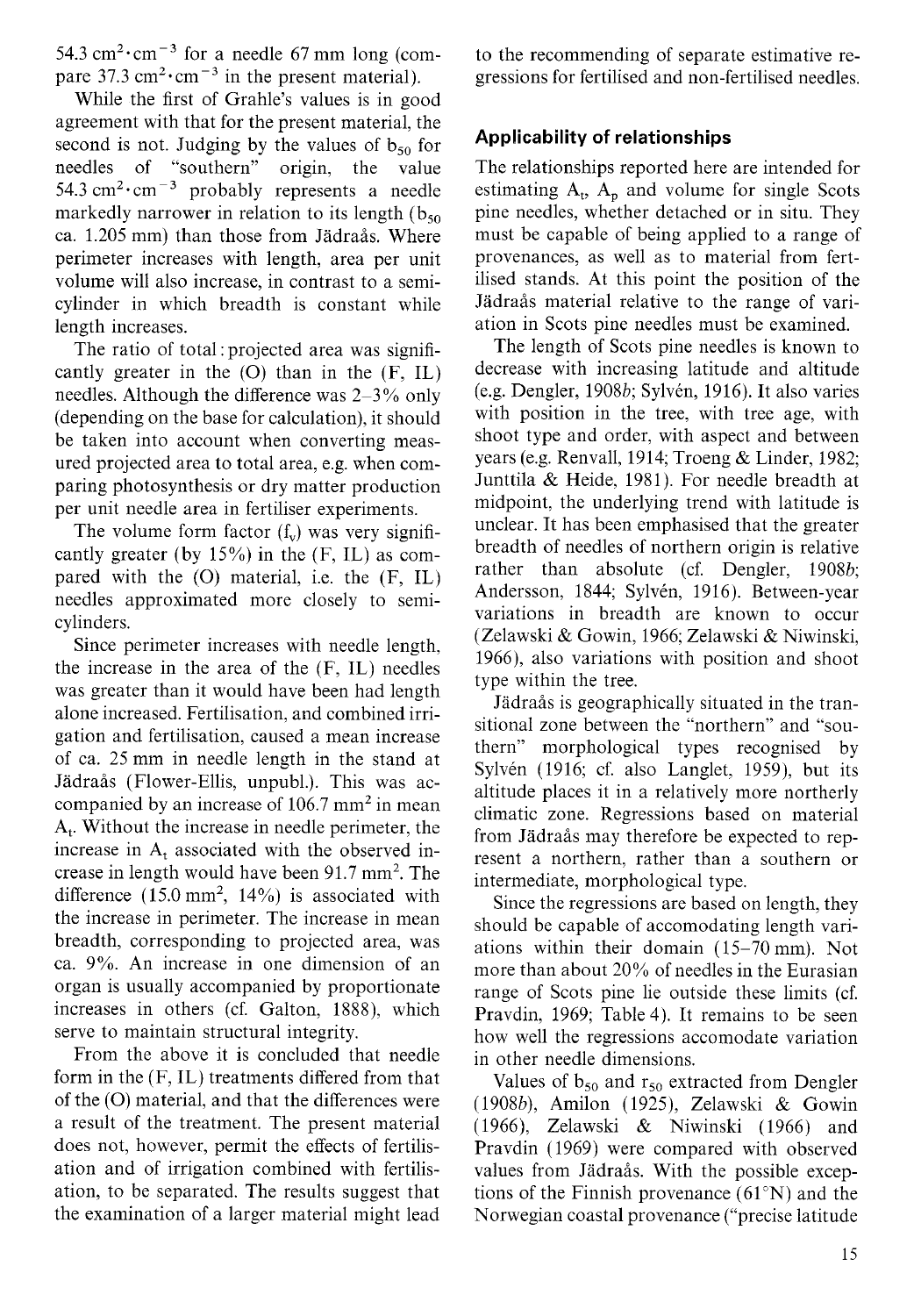not given", Dengler 1908a), all material in the comparison originated south of the limit of the "northern" type of Scots pine (Sylvén, 1916).

Absolute mean breadth at midpoint was lower in the material of southern origin, than in the joint material from Jädraås. Since, however,  $b_{50}$ increased with needle length in material of southern origin for which the relationship between the characters could be examined (contrast the Jadrais material), direct comparison of the means may be inappropriate. For  $r_{50}$ , the results of the comparison were closely similar (Fig. 7).

Material for comparison of TS area is scanty, provenances of Polish origin alone being available (Zelawski & Gowin, 1966; Zelawski & Niwinski, 1966). The TS area at midpoint was consistently lower in material of Polish origin, than in that from Jädraås.

Thus the mean basic dimensions of needles in the Jadrais material, i.e. even in the nonfertilised needles, were clearly greater than those in material of more southerly origin. The range of length covered by both sets of material was similar. The regressions of  $A_t$ ,  $A_p$  and volume on length, based on the Jadrais material, must therefore be considered likely to overestimate these characters for needles of southern origin.



Fig. 7. Comparison between the joint mean for needle breadth at midpoint  $(b_{50})$ , in relation to length, for the Scots pine needles from Jädraås (--) and (A)  $b_{50}$  values extracted from Dengler, (1908b; Eberswalde  $\Box$ ; Finland  $\circlearrowright$ . Norway  $\nabla$ ), Amilon (1925; Stockholm and 2 southeastern Swedish materials, not distinguished  $\Diamond$ ), Zelawski & Gowin (1966; 3 Polish provenances for 2 years 0) and Zelawski & Niwinski (1966; same provenances as Zelawski & Gowin, 1966 0). (B) As above, but excluding Amilon (1925), for thickness at midpoint  $(r_{50})$ . Non-fertilised Jädraås material (--), (F, IL) material (---). Cf. also Perterer & Korner (1990; Table 3).

While there is little published material for comparisons concerning  $A_t$ , that available originates south of the distribution area of the "northern" morphological type of Scots pine. Agreement was good between observed A, values extracted from Amilon (1925), and values calculated using the regression of  $A_t$  on length, despite the fact that values of  $b_{50}$  in Amilon's material were lower than those from Jädraås. Agreement between observed  $A_t$  for the longer (F, IL) needles and Amilon's regression (based on non-fertilised material), was poor (Fig. 4).

Tirén's material was closely similar in origin to that of Amilon. The present regression of  $A_t$ on length gave results almost identical with those obtained by Tirén's method (Tirén, 1927; function  $(6)$ ), for both  $(0)$  and  $(F, IL)$  materials. However, when the (O) material from Jädraås was compared with the regression based on data extracted from Tirén's graph of total area on length (Tirén op. cit., Fig. 10), there was a systematic difference of ca.  $35 \text{ mm}^2$  over the range of needle length 20-50 mm. The regression lines were parallel, but that based on Tirén's observations lay, relative to the Jädraås material, on the lower 95% confidence limit for a new observation.

Such a discrepancy could have its origin in a sample of needles having substantially lower breadth and thickness than those from Jädraås; but information about these characters cannot be extracted from Tirén's paper. Against this interpretation must be set (a) the similarity of origin of Tirén's and Amilon's materials, and (b) the good agreement between the Jadrais material and that of Amilon. Tirén's relationship may therefore contain a systematic error.

Comparison between Tirén's material and the (F, IL) needles of the present material is not possible, since the ranges of length do not coincide.

From the above it is concluded that estimates of  $A_t$  in the length range 15–50 mm for needles from the Jadrais material agree well with those of Amilon (1925). The origin of the lack of agreement with respect to  $A_t$  between the Jädraås material and that of Tirén (1927) cannot, however, be identified.

Since values for  $A_p$  and volume were not reported by Amilon (1925) or Tirén (1927), comparison of these characters with the Jädraås material is not possible.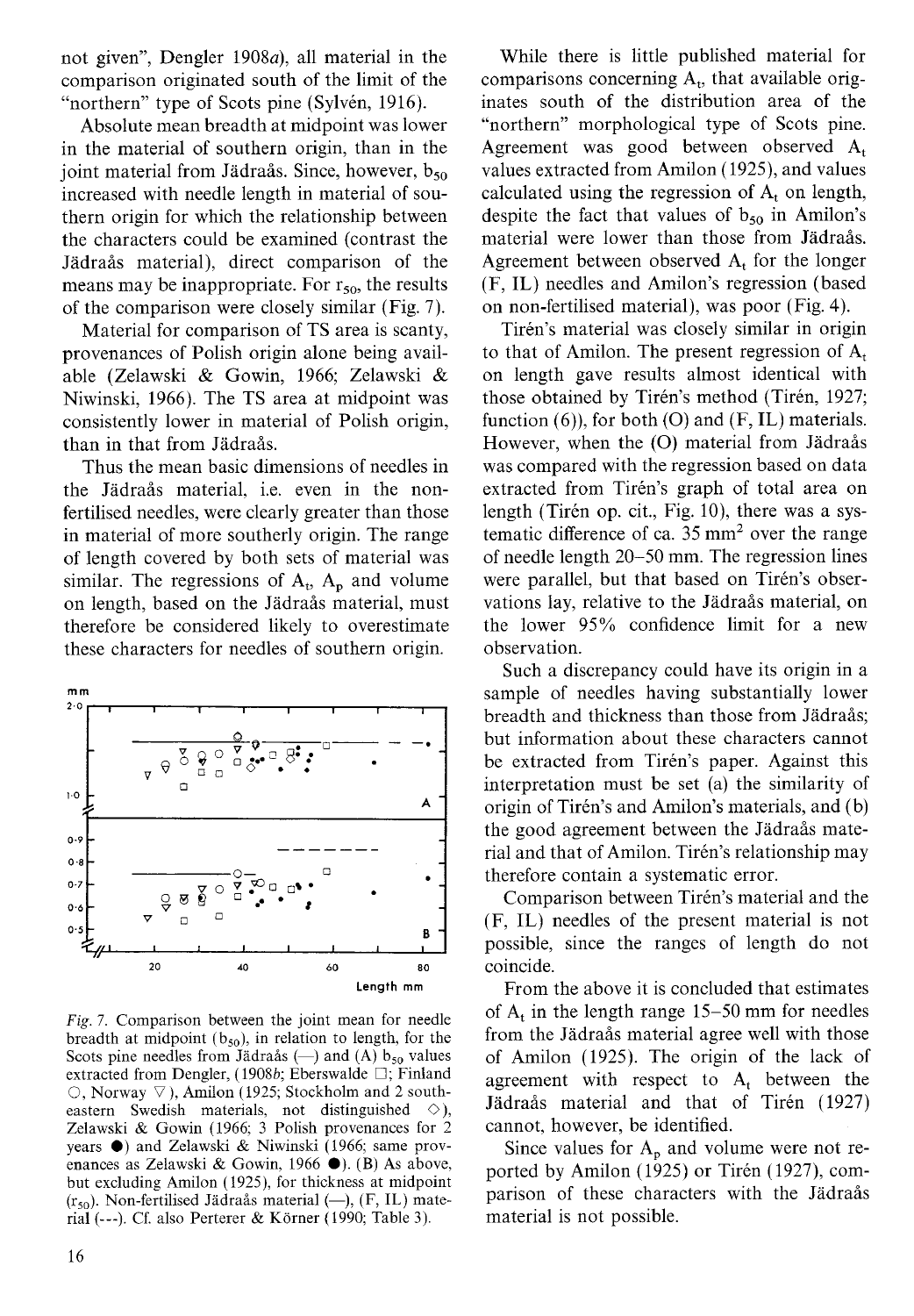#### **Conclusions**

The method described here allows the basic dimensions of single Scots pine needles to be determined with good accuracy and precision. Values of  $A_t$ ,  $A_n$  and volume for single needles estimated from length should be accurate to  $1 \text{ mm}^2$  and 1 mm3, respectively, when needle length is measured to 0.5 mm. For the needle of mean length in the joint material,  $A_t$  was estimated with 95% confidence limits for the mean equivalent to  $\pm 2.3\%$ , A<sub>p</sub> to  $\pm 2.0\%$  and volume to  $\pm 4.4\%$ . These estimates may be made in situ by means of any scale that permits needle length to be measured with an accuracy of  $\pm 0.5$  mm.

Fertilisation, and irrigation combined with fertilisation, increased needle length, breadth and thickness. The (F, IL) needles differed from (0) needles in TS area, "volume form factor" (f,), surface area: volume ratio and in the ratio of total :projected area. Any separate effects of fertilisation or of irrigation combined with fertilisation, were not isolated. Further study of the effects of individual constituents of the (IL) treatment on needle form is desirable.

The use of a general conversion factor from projected to total needle area led to systematic overestimates of  $A_t$ . Since the error was greater in the  $(O)$  than in the  $(F, IL)$  material, the use of a general conversion factor for non-fertilised needles should be avoided. The use of the regression of  $A_t$  on length, in combination with mean needle length, is to be preferred.

### **References**

- Amilon, J.A. *1925. Barrmassan och stamtillvaxten hos mellansvensk tall.* Stockholm: Bonniers. *47* pp.
- Anderson, N.J. *1844. Plantae oasculares circa Quickjock Lapponiae Lulensis.* Dissertation, Upsala University. *36* PP.
- Aronsson, A. & Elowson, S. *1980.* Effects of irrigation and fertilization on mineral nutrients in Scots pine needles. In: Persson, T. (ed.) Structure and function of northern coniferous forest  $-$  an ecosystem study. *Ecological Bulletins (Stockholm) 32, 219-228.*
- Ecological Bulletins (Stockholm) 32, 219–228.<br>Axelsson, B. & Bråkenhielm, S. 1980. Investigation sites<br>of the Swedish Coniferous Forest Project biological and physiographical features. In: Persson, T. (ed.) of the Swedish Coniferous Forest Project — biological<br>and physiographical features. In: Persson, T. (ed.)<br>Structure and function of northern coniferous forest —<br>within (Stackholm) an ecosystem study. *Ecological Bulletins (Stockholm) 32, 25-64.*
- Brix, H. *1981.* Effects of thinning and fertilization on

For the same range of length, mean basic dimensions were greater in the Jadrais needles than in those originating outside the area of the "northern" morphological type of Scots pine. Nevertheless, agreement was good between calculated values of  $A_t$ , and values extracted from Amilon (1925), i.e. for material of "southern" origin. The regressions of  $A_t$  and  $A_p$  on needle length should therefore be valid within Sweden beyond the range of the "northern" morphological type. For material of Central European or more southerly origin,  $A_t$  and  $A_p$  may be overestimated by the regressions presented here. The validity of the regression of volume on length may be similarly restricted.

It is recommended that  $A_t$ ,  $A_p$  and volume be estimated from needle length, expressed in millimetres, by the following regressions (Table 4):

> $A_t = 4.2235$  (Length)  $- 15.6835$  $A_p = 1.5992$ (Length) - 7.5874  $Volume = Length \cdot [0.00808(Length)]$  $+ 0.505$ ]

If  $A_p$  is used, the restricted definition on which it is based must be borne in mind. A priori, it may be expected to predict larger values for projected area at a given mean length, than will be produced by integrating optical devices operating on randomly oriented needles. It is recommended that  $A_t$  be determined, in preference to  $A_p$ , as being a better defined and more appropriate expression for needle area.

branch and foliage production in Douglas-fir. *Can. J. For. Res. 11, 502-511.* 

- Brix, H. & Ebell, L.F. *1969.* Effects of nitrogen fertilization on growth, leaf area, and photosynthesis rate in Douglas-fir. *For. Sci.* 15, *189-196.*
- Burger, *H. 1947.* Holz, Blattmenge und Zuwachs. IX. Die Fohre. *Mitt. Schweiz. Anstforstl.Versuchsw. 25, 435-493.*
- Dengler, A. *1908a.* Das Wachstum von Kiefern aus einheimischem und nordischem Saatgut in der Oberforsterei Eberswalde. *Zeitschr. fur Forst- und Jagdwesen 40, 137-152.*
- Dengler, A. *1908b.* Das Wachstum von Kiefern aus einheimischem und nordischem Saatgut in Oberforsterei Eberswalde. *Zeitschr. fur Forst- und Jagdwesen 40, 206-219.*
- Draper, N. & Smith, H. *1980. Applied regression analysis,*  2nd ed. New York: Wiley. *709* pp.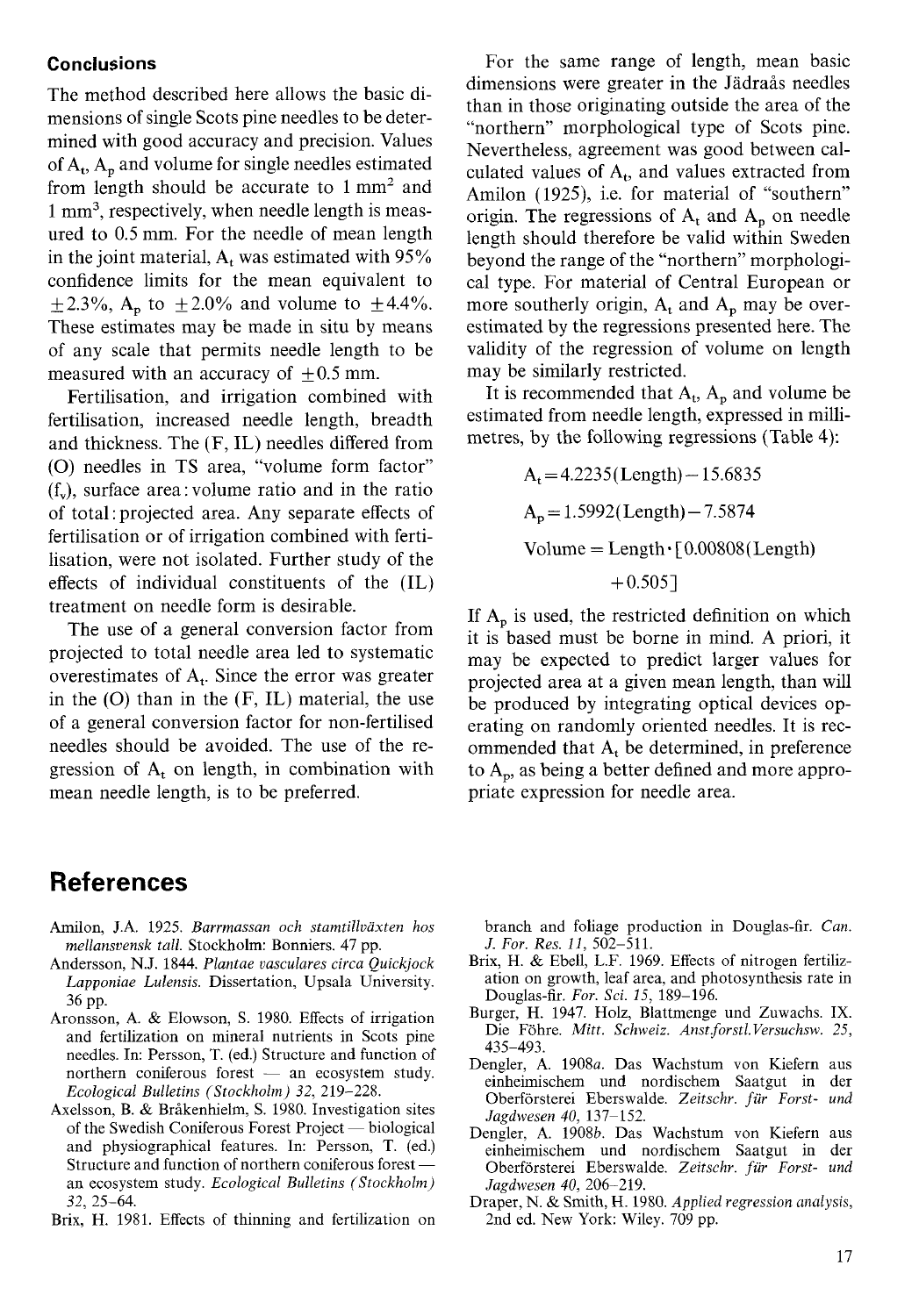- Drew, A.P. & Running, S.W. 1975. Comparison of two techniques for measuring surface area of conifer needles. *For. Sci.* 21, 231-232.
- Ericsson, **A.** 1979. Effects of fertilization and irrigation on the seasonal changes of carbohydrate reserves in different age-classes of needle on 20-year-old Scots pine trees *(Pinus sylvestris). Physiol.plant.* 45,270-280.
- Ewers, F.W. 1982. Secondary growth in needle leaves of Pinus longaeva (Bristlecone pine) and other conifers: quantitative data. *Amer. J. Bot.* 69(10), 1552-1559.
- Ewers, F.W. & Schmid, R. 1981. Longevity of needle fascicles of Pinus longaeva (Bristlecone pine) and other North American pines. *Oecologia (Berlin)* 51, 107-115.
- Flower-Ellis, J.G.K. 1980. Diurnal dry weight variation and dry matter allocation of some tundra plants. 1. Andromeda polifolia L. In: Sonesson, M. (ed.) Ecology of a subarctic mire. *Ecological Bulletins (Stockholm)*  30, 139-162.
- Flower-Ellis, J.G.K. 1982. Structure and growth of some young Scots pine stands. 2. Effects of irrigation and fertilisation on the amount, rate and duration of leading shoot growth. *Swedish Coniferous Forest Project Technical Report* 30, 1-46.
- Flower-Ellis, J.G.K. 1993. Dry-matter allocation in Norway spruce branches: a demographic approach. *Studia Forestalia Suecica* 191. (In press.)
- Flower-Ellis, J.G.K., Albrektson, A. & Olsson, L. 1976. Structure and growth of some young Scots pine stands. 1. Dimensional and numerical relationships. *Swedish Conijerous Forest Project Technical Report* 3, 1-98.
- Flower-Ellis, J.G.K. & Olsson. L. 1978. Litterfall in an age series of Scots pine stands and its variation by components during the years 1973-1976. *Swedish Conijerous Forest Project Technical Report* 15, 1-62.
- Galton, F. 1888. Co-relations and their measurement, chiefly from anthropometric data. *Proc. Roy. Soc. Lond. 45,* 135-145.
- Grahle, A. 1933. Vergleichende Untersuchungen iiber strukturelle und osmotische Eigenschaften der Nadeln verschiedener Pinus-arten. *Jahrb. f. wiss. Bot.* 78, 203-294.
- Huber, B. 1925. Die Beurteilung des Wasserhaushalts der Pflanze. Ein Beitrag zur vergleichenden Physiologie. *Jahrb. f. wiss. Bot.* 64, 1-120.
- Junttila; 0. & Heide, O.M. 1981. *Shoot* and needle growth in Pinus silvestris as related to temperature in northern Fennoscandia. *For. Sci.* 27(3), 423-430.
- Laar, A. van 1976. Single-tree parameters of Norway spruce (Picea abies (L.) Karst.) in relation to site and environment. *Forschungsberichte, Forstliche Forschungsanst. Miinchen* 30, 1-88.
- Langlet, O. 1959. A cline or not a cline  $-$  a question of Scots pine. *Siluae Genetica 8,* 13-22.
- Linder, S. & Ingestad, T. 1977. Ecophysiological experiments under limiting and non-limiting conditions of mineral nutrition in field and laboratory. In: *Bicentenary celebration of C.P. Thunberg's visit to Jupan.* Tokyo. 69-76.
- Linder, S. & Troeng, E. 1980. Photosynthesis and transpiration of 20-year-old Scots pine. In: Persson, T. (ed.) Structure and function of northern coniferous spiration of 20-year-old Scots pine. In: Persson, T.<br>(ed.) Structure and function of northern coniferous<br>forest -- an ecosystem study. *Ecological Bulletins (Stockholm)* 30, 165-181.

Linder, S. & Rook, D.A. 1984. Effects of mineral nutrition

on carbon dioxide exchange and partitioning of carbon in trees. In: Bowen, G.D. & Nambiar, E.K.S. (eds.) *Nutrition of plantation forests*, 211–236.. London: Academic Press.

- Miller, H.G. & Miller, J.D. 1976. Effect of nitrogen supply on net primary production in Corsican pine. J. *appl. Ecol.* 13, 249-256.
- Madgwick, H.A.I. & Tamm, C.O. 1987. Allocation of dry weight increment in crowns of Picea abies as affected by stand nutrition. *Oikos* 48, 99-105.
- Morrow, L.D. & Timmer, V.R. 1981. Intraseasonal growth and nutrient composition of jack pine needles following fertilisation. *Can. J. For. Res.* 11, 696-702.
- Ortenblad, T. 1888. Den hognordiska tallformen. Pinus silvestris L. β lapponica (Fr) Hn. *Bihang till Kongl*. *Svenska Vet.-akad. handl.* 13, 1-45.
- Ovington, J.D. 1957. Dry matter production by *Pinus silvestris* L. *Ann. Bot. (N.S.)* 21, 287-314.
- silvestris L. Ann. Bot. (N.S.) 21, 287–314.<br>Perterer, J. & Körner, Ch. 1990. Das Problem<br>der Bezugsgrösse bei physiologisch ökologischen Untersuchungen an Koniferennadeln. *Forstwissenschaftliches CentralblattiZeitschrift fur das gesamte Forstwesen fur Umweltforschung und Naturschutz* 109,  $220 - 241$ .
- Pravdin, L.F. 1969. *Scots pine. Variation, intraspecijic taxonomy and selection.* Israel program for scientific translations. Jerusalem. 208 pp.
- Reader, R.J. 1978. Contribution of overwintering leaves to the growth of three broad-leaved, evergreen shrubs belonging to the Ericaceae family. *Can. J. Bot. 56,*  1248-1261.
- Renvall, **A.** 1914. Ein Beitrag zur Kenntnis der sogenannten partiellen variabilitat der Kiefer. *Acta For. Fenn.* 3, 1-172.
- Rutter, A.J. 1957. Studies in the growth of young plants of Pinus silvestris L. 1. The annual cycle of assimilation and growth. *Ann. Bot. (N.S.)* 21, 399-426.
- Schulze, E.D., Fuchs, M. & Fuchs, M.1. 1977. Spacial distribution of photsynthetic capacity and performance in a mountain spruce forest of northern Germany. 111. The significance of the evergreen habit. *Oecologia (Berlin)* 30, 239-248.
- Smith, R.B., Waring, R.H. & Perry, D.A. 1981. Interpreting foliar analyses from Douglas-fir as weight per unit of leaf area. *Canad. J. For. Res.* 11, 593-598.
- Snedecor, G.W. & Cochran, W.G. 1980. *Statistical methods,* 7th ed. Iowa State University Press, Ames. 507 pp.
- Sylvén, N. 1910. Material för studiet af skogsträdens raser. 10. Några svenska tallformer. (Material zur Erforschung der Rassen der schwedischen Waldbaume. 10. Einige schwedische Kiefernformen). *Medd. statens skogsjorsoksanst.* 7, 175-194.
- Sylven; N. 1916. Den nordsvenska tallen. *Medd. statens skog\$orsoksanst.* 13, 9-110.
- Tamm, C.O. 1955. Studies on forest nutrition. 1. Seasonal variation in the nutrient content of conifer needles. *Medd. statens skogsforskningsinst.* 45(5), 1-34.
- Tirén, L. 1927. Om barrytans storlek hos tallbestånd. (Ueber die Grosse der Nadelflache einiger Kiefernbestände). *Medd. statens skogsförsöksanst.* 23(5), 295-336.
- Troeng, E. & Linder, S. 1982. Gas exchange in a 20-yearold stand of Scots pine. 1. Net photosynthesis of